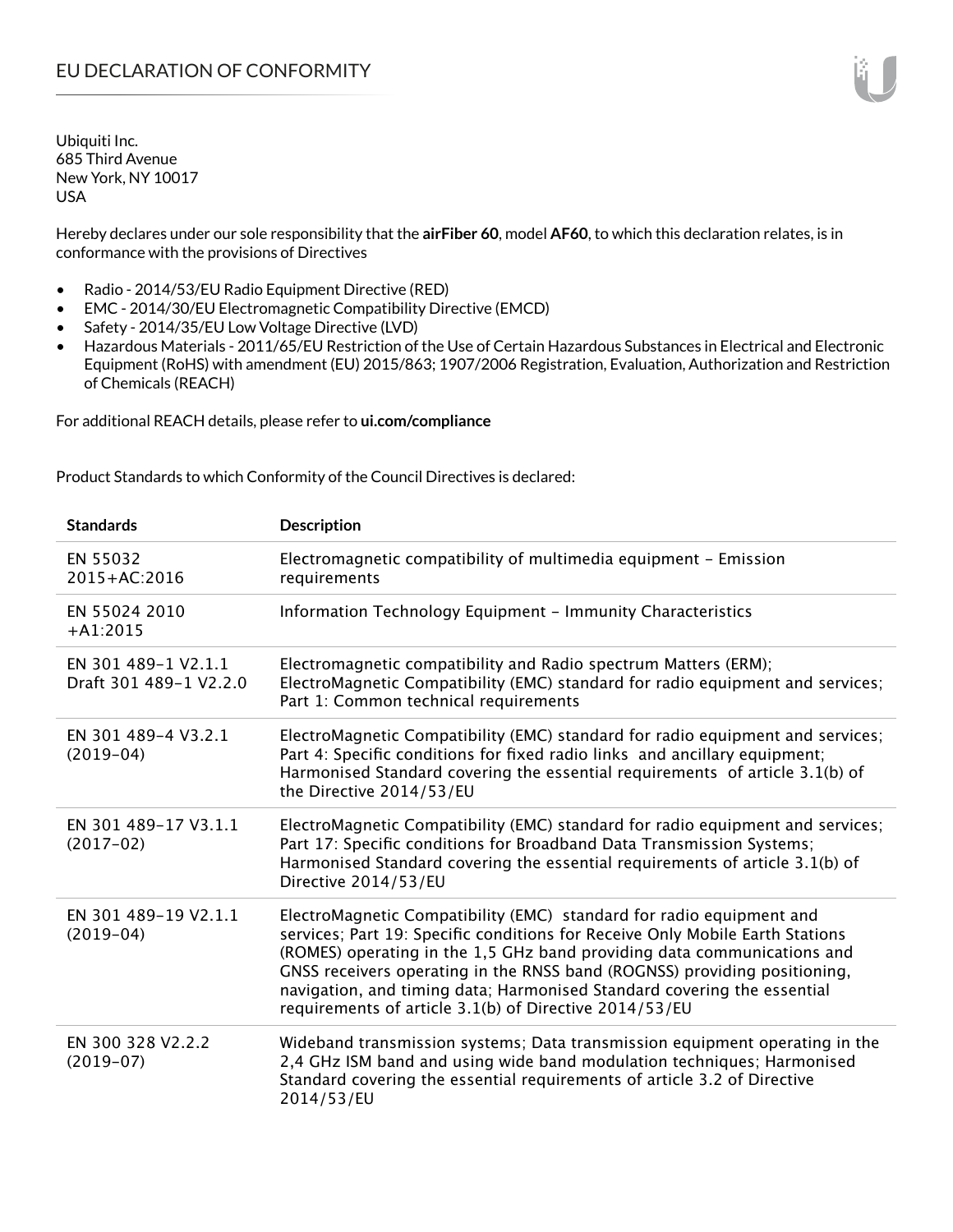## DECLARATION OF CONFORMITY

| <b>Standards</b>                   | <b>Description</b>                                                                                                                                                                                                                                                                                           |
|------------------------------------|--------------------------------------------------------------------------------------------------------------------------------------------------------------------------------------------------------------------------------------------------------------------------------------------------------------|
| EN 301 893 V2.1.1<br>$(2017-05)$   | 5 GHz RLAN; Harmonised Standard Covering the Essential Requirements of<br>Article 3.2 of Directive 2014/53/EU                                                                                                                                                                                                |
| EN 302 502 V2.1.1<br>$(2017-03)$   | Wireless Access Systems (WAS); 5,8 GHz Fixed Broadband Data Transmitting<br>Systems; Harmonised Standard Covering the Essential Requirements of Article<br>3.2 of Directive 2014/53/EU                                                                                                                       |
| EN 302 217-2 V3.1.1<br>$(2017-05)$ | Fixed Radio Systems; Characteristics and Requirements for Point-To-Point<br>Equipment and Antennas; Part 2: Digital Systems Operating in Frequency<br>Bands from 1 GHz to 86 GHz; Harmonized Standard Covering the Essential<br>Requirements of Article 3.2 of Directive 2014/53/EU                          |
| EN 303 413 V1.1.1<br>$(2017-06)$   | Satellite Earth Stations and Systems (SES); Global Navigation Satellite System<br>(GNSS) receivers; Radio equipment operating in the 1 164 MHz to 1 300 MHz<br>and 1 559 MHz to 1 610 MHz frequency bands; Harmonised Standard covering<br>the essential requirements of article 3.2 of Directive 2014/53/EU |
| EN 62311 2008                      | Assessment of electronic and electrical equipment related to human exposure<br>restrictions for electromagnetic fields (0 Hz - 300 GHz)                                                                                                                                                                      |
| EN 62368-1<br>2014+A11:2017        | Audio/video, information and communication technology equipment - Part 1:<br>Safety requirements                                                                                                                                                                                                             |
| <b>CE Marking</b>                  | $>$ ak un.                                                                                                                                                                                                                                                                                                   |

Mak m. Mark Feil

Compliance Manager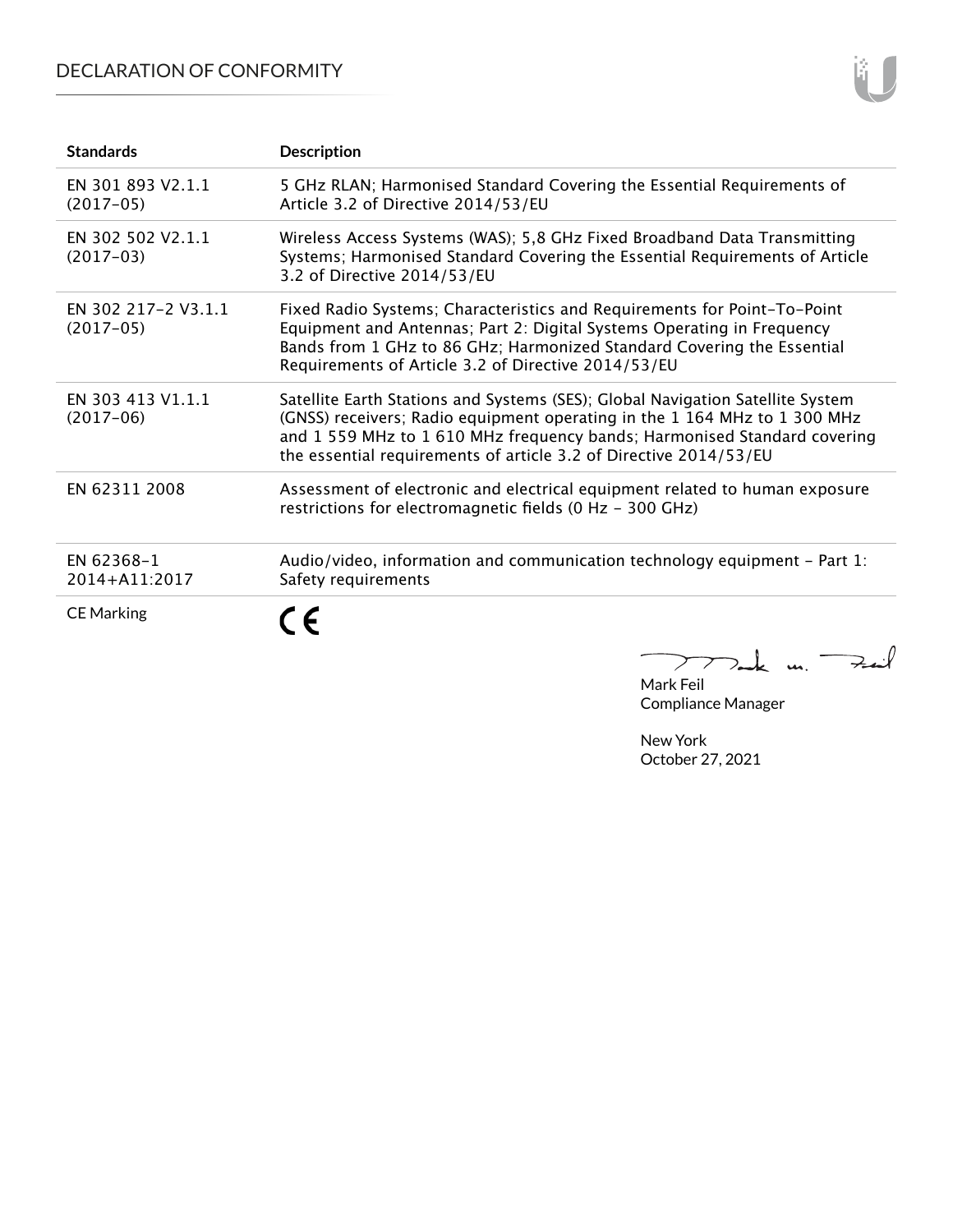### **AF60**

#### **български** [Bulgarian]

С настоящото Ubiquiti декларира, че това устройство AF60 е в съответствие със съществените изисквания и други приложими разпоредби на Директиви 2014/53/EC, 2014/30/ЕС, 2014/35/ЕС.

#### **Hrvatski** [Croatian]

Ubiquiti ovim putem izjavljuje da je ovaj uređaj AF60 sukladan osnovnim zahtjevima i ostalim bitnim odredbama Direktiva 2014/53/EU, 2014/30/EU, 2014/35/EU.

#### **Čeština** [Czech]

Ubiquiti tímto prohlašuje, že toto AF60 zařízení, je ve shodě se základními požadavky a dalšími příslušnými ustanoveními směrnic 2014/53/EU, 2014/30/EU, 2014/35/EU.

#### **Dansk** [Danish]

Hermed, Ubiquiti, erklærer at denne AF60 enhed, er i overensstemmelse med de væsentlige krav og øvrige relevante krav i direktiver 2014/53/EU, 2014/30/EU, 2014/35/EU.

#### **Nederlands** [Dutch]

Hierbij verklaart Ubiquiti, dat deze AF60 apparaat, in overeenstemming is met de essentiële eisen en de andere relevante bepalingen van richtlijnen 2014/53/EU, 2014/30/EU, 2014/35/EU.

#### **English**

Hereby, Ubiquiti, declares that this AF60 device, is in compliance with the essential requirements and other relevant provisions of Directives 2014/53/EU, 2014/30/EU, 2014/35/EU.

#### **Eesti keel** [Estonian]

Käesolevaga Ubiquiti kinnitab, et antud AF60 seade, on vastavus olulistele nõuetele ja teistele asjakohastele sätetele direktiivide 2014/53/EL, 2014/30/EL, 2014/35/EL.

#### **Suomi** [Finnish]

Täten Ubiquiti vakuuttaa, että tämä AF60 laite, on yhdenmukainen olennaisten vaatimusten ja muiden sitä koskevien direktiivien 2014/53/EU, 2014/30/EU, 2014/35/EU.

#### **Français** [French]

Par la présente Ubiquiti déclare que l'appareil AF60, est conforme aux exigences essentielles et aux autres dispositions pertinentes des directives 2014/53/UE, 2014/30/UE, 2014/35/UE.

#### **Deutsch** [German]

Hiermit erklärt Ubiquiti, dass sich dieses AF60 Gerät, in Übereinstimmung mit den grundlegenden Anforderungen und den anderen relevanten Vorschriften der Richtlinien 2014/53/EU, 2014/30/EU, 2014/35/EU befindet.

#### **Ελληνικά** [Greek]

Δια του παρόντος, Ubiquiti, δηλώνει ότι αυτή η συσκευή AF60, είναι σε συμμόρφωση με τις βασικές απαιτήσεις και τις λοιπές σχετικές διατάξεις των οδηγιών 2014/53/ EE, 2014/30/EE, 2014/35/EE.

#### **Magyar** [Hungarian]

Ezennel Ubiquiti kijelenti, hogy ez a AF60 készülék megfelel az alapvető követelményeknek és más vonatkozó 2014/53/EU, 2014/30/EU, 2014/35/EU irányelvek rendelkezéseit.

#### **Íslenska** [Icelandic]

Hér, Ubiquiti, því yfir að þetta AF60 tæki er í samræmi við grunnkröfur og önnur viðeigandi ákvæði tilskipana 2014/53/ESB, 2014/30/ESB, 2014/35/ESB.

#### **Italiano** [Italian]

Con la presente, Ubiquiti, dichiara che questo dispositivo AF60, è conforme ai requisiti essenziali ed alle altre disposizioni pertinenti delle direttive 2014/53/UE, 2014/30/UE, 2014/35/UE.

#### **Latviešu valoda** [Latvian]

Ar šo, Ubiquiti, deklarē, ka AF60 ierīce, ir saskaņā ar būtiskajām prasībām un citiem attiecīgiem noteikumiem Direktīvās 2014/53/ES, 2014/30/ES, 2014/35/ES.

#### **Lietuvių kalba** [Lithuanian]

Ubiquiti deklaruoja, kad šis AF60 įrenginys atitinka esminius reikalavimus ir kitas 2014/53/ES, 2014/30/ES, 2014/35/ES Direktyvų nuostatas.

#### **Malti** [Maltese]

Hawnhekk, Ubiquiti, tiddikjara li dan il-mezz AF60 huwa konformi mar-rekwiżiti essenzjali u dispożizzjonijiet rilevanti oħrajn ta 'Direttivi 2014/53/UE, 2014/30/UE, 2014/35/UE.

#### **Norsk** [Norwegian]

Herved Ubiquiti, erklærer at denne AF60 enheten, er i samsvar med de grunnleggende kravene og andre relevante bestemmelser i direktivene 2014/53/EU, 2014/30/EU, 2014/35/EU.

#### **Polski** [Polish]

Niniejszym, Ubiquiti, oświadcza, że urządzenie AF60, jest zgodny z zasadniczymi wymaganiami oraz pozostałymi stosownymi postanowieniami Dyrektyw 2014/53/UE, 2014/30/UE, 2014/35/UE.

#### **Português** [Portuguese]

Ubiquiti declara que este dispositivo AF60, está conforme com os requisitos essenciais e outras disposições das Directivas 2014/53/UE, 2014/30/UE, 2014/35/UE.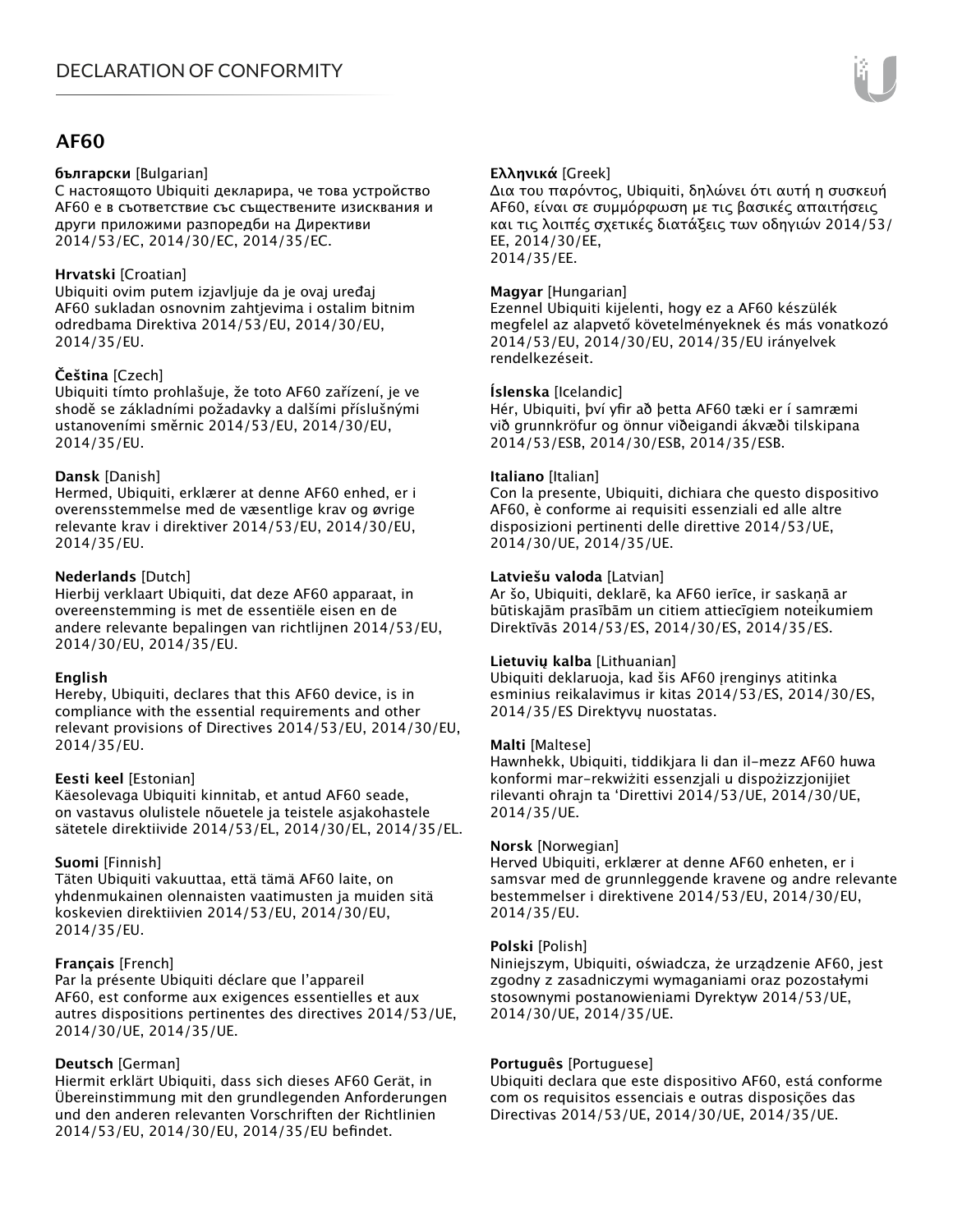#### **Română** [Romanian]

Prin prezenta, Ubiquiti declară că acest dispozitiv AF60 este în conformitate cu cerințele esențiale și alte prevederi relevante ale Directivelor 2014/53/UE, 2014/30/UE, 2014/35/UE.

#### **Slovenčina** [Slovak]

Týmto Ubiquiti, prehlasuje, že toto AF60 zariadenie, je v súlade so základnými požiadavkami a ďalšími relevantnými ustanoveniami smernice 2014/53/EÚ, 2014/30/EÚ, 2014/35/EÚ.

#### **Slovenščina** [Slovenian]

Družba Ubiquiti izjavlja, da je naprava AF60 v skladu z obveznimi zahtevami in drugimi ustreznimi določbami direktiv 2014/53/EU, 2014/30/EU in 2014/35/EU.

#### **Español** [Spanish]

Por medio de la presente Ubiquiti declara que este dispositivo AF60, cumple con los requisitos esenciales y cualesquiera otras disposiciones aplicables o exigibles de las Directivas 2014/53/UE, 2014/30/UE, 2014/35/UE.

#### **Svenska** [Swedish]

Härmed Ubiquiti, intygar att denna AF60 enhet är i överensstämmelse med de väsentliga egenskapskrav och övriga relevanta bestämmelser som framgår av direktiven 2014/53/EU, 2014/30/EU, 2014/35/EU.

#### **Accessories**:

https://www.ui.com/products/#default https://www.ui.com/products/#accessories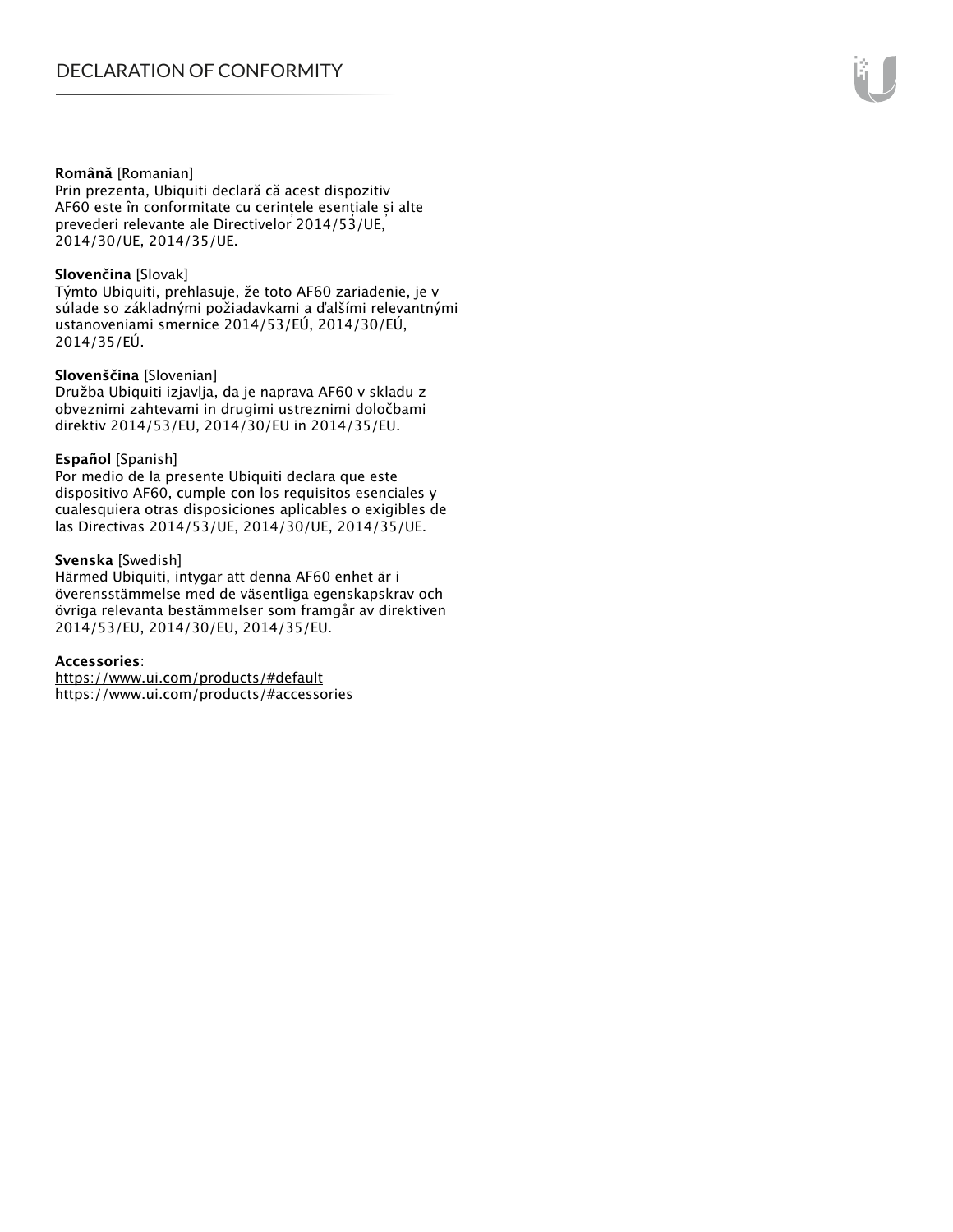Hereby declares under our sole responsibility that the **airFiber 60**, model **AF60**, to which this declaration relates, is in conformance with the provisions of UK Regulations

- Radio Equipment Regulations 2017
- Electromagnetic Compatibility Regulations 2016
- Electrical Equipment (Safety) Regulations 2016
- Hazardous Materials The Restriction of the Use of Certain Hazardous Substances in Electrical and Electronic Equipment Regulations 2012; 1907/2006 Registration, Evaluation, Authorization and Restriction of Chemicals (REACH)

For additional REACH details, please refer to **ui.com/compliance**

Product Standards to which Conformity of the Council Directives is declared:

| <b>Standards</b>                              | Description                                                                                                                                                                                                                                                                                                                                                                                                                                        |
|-----------------------------------------------|----------------------------------------------------------------------------------------------------------------------------------------------------------------------------------------------------------------------------------------------------------------------------------------------------------------------------------------------------------------------------------------------------------------------------------------------------|
| EN 55032<br>2015+AC:2016                      | Electromagnetic compatibility of multimedia equipment - Emission require-<br>ments                                                                                                                                                                                                                                                                                                                                                                 |
| EN 55024 2010<br>$+A1:2015$                   | Information Technology Equipment - Immunity Characteristics                                                                                                                                                                                                                                                                                                                                                                                        |
| EN 301 489-1 V2.1.1<br>Draft 301 489-1 V2.2.0 | Electromagnetic compatibility and Radio spectrum Matters (ERM);<br>ElectroMagnetic Compatibility (EMC) standard for radio equipment and services;<br>Part 1: Common technical requirements                                                                                                                                                                                                                                                         |
| EN 301 489-4 V3.2.1<br>$(2019-04)$            | ElectroMagnetic Compatibility (EMC) standard for radio equipment and services;<br>Part 4: Specific conditions for fixed radio links and ancillary equipment;<br>Harmonised Standard covering the essential requirements of article 3.1(b) of<br>the Directive 2014/53/EU                                                                                                                                                                           |
| EN 301 489-17 V3.1.1<br>$(2017-02)$           | ElectroMagnetic Compatibility (EMC) standard for radio equipment and ser-<br>vices; Part 17: Specific conditions for Broadband Data Transmission Systems;<br>Harmonised Standard covering the essential requirements of article 3.1(b) of<br>Directive 2014/53/EU                                                                                                                                                                                  |
| EN 301 489-19 V2.1.1<br>$(2019-04)$           | ElectroMagnetic Compatibility (EMC) standard for radio equipment and<br>services; Part 19: Specific conditions for Receive Only Mobile Earth Stations<br>(ROMES) operating in the 1,5 GHz band providing data communications and<br>GNSS receivers operating in the RNSS band (ROGNSS) providing positioning,<br>navigation, and timing data; Harmonised Standard covering the essential<br>requirements of article 3.1(b) of Directive 2014/53/EU |
| EN 300 328 V2.2.2<br>$(2019-07)$              | Wideband transmission systems; Data transmission equipment operating in<br>the 2,4 GHz ISM band and using wide band modulation techniques; Harmon-<br>ised Standard covering the essential requirements of article 3.2 of Directive<br>2014/53/EU                                                                                                                                                                                                  |
| EN 301 893 V2.1.1<br>$(2017-05)$              | 5 GHz RLAN; Harmonised Standard Covering the Essential Requirements of<br>Article 3.2 of Directive 2014/53/EU                                                                                                                                                                                                                                                                                                                                      |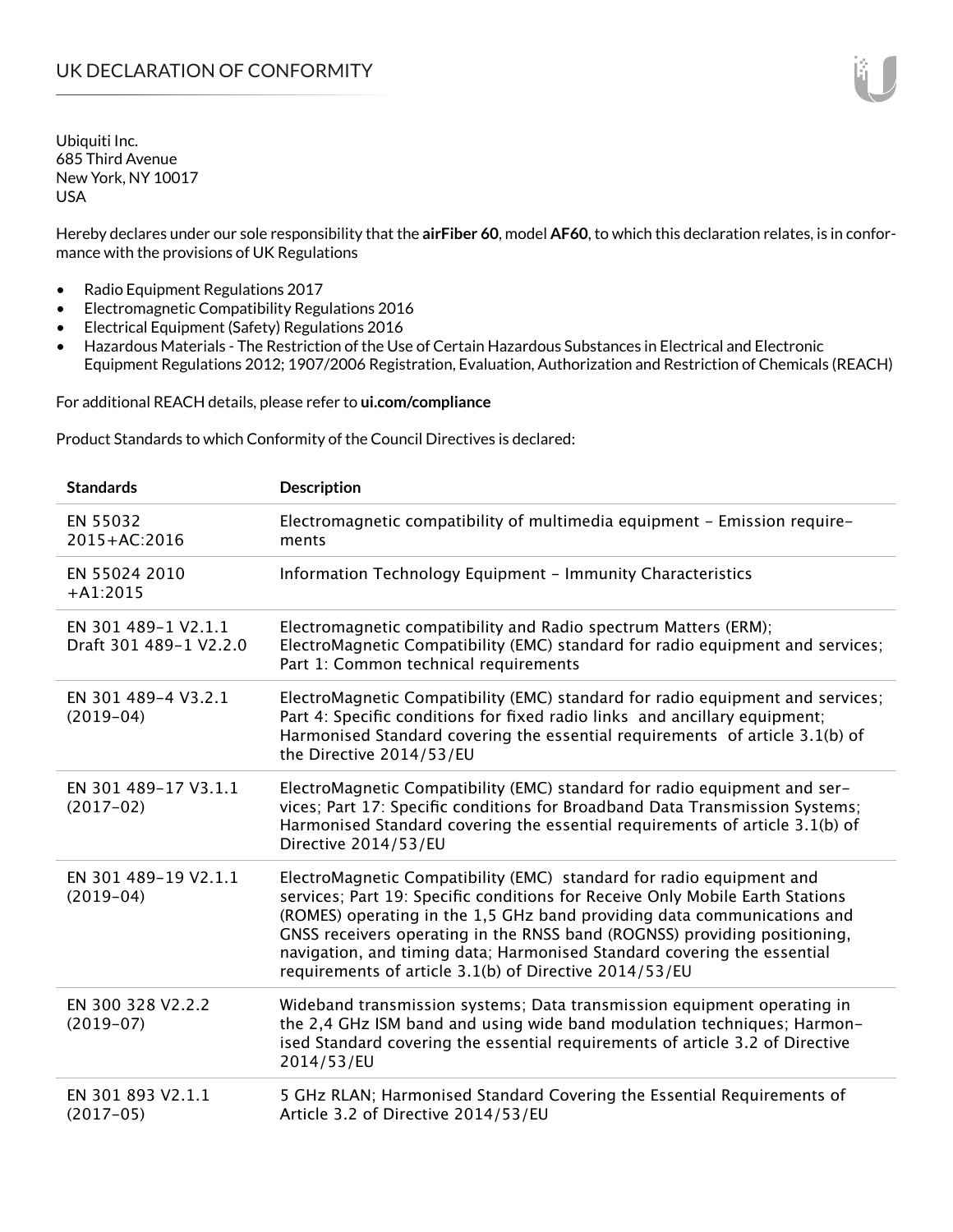## DECLARATION OF CONFORMITY

| <b>Standards</b>                   | <b>Description</b>                                                                                                                                                                                                                                                                                           |
|------------------------------------|--------------------------------------------------------------------------------------------------------------------------------------------------------------------------------------------------------------------------------------------------------------------------------------------------------------|
| EN 302 502 V2.1.1<br>$(2017-03)$   | Wireless Access Systems (WAS); 5,8 GHz Fixed Broadband Data Transmitting<br>Systems; Harmonised Standard Covering the Essential Requirements of Article<br>3.2 of Directive 2014/53/EU                                                                                                                       |
| EN 302 217-2 V3.1.1<br>$(2017-05)$ | Fixed Radio Systems; Characteristics and Requirements for Point-To-Point<br>Equipment and Antennas; Part 2: Digital Systems Operating in Frequency<br>Bands from 1 GHz to 86 GHz; Harmonized Standard Covering the Essential<br>Requirements of Article 3.2 of Directive 2014/53/EU                          |
| EN 303 413 V1.1.1<br>$(2017-06)$   | Satellite Earth Stations and Systems (SES); Global Navigation Satellite System<br>(GNSS) receivers; Radio equipment operating in the 1 164 MHz to 1 300 MHz<br>and 1 559 MHz to 1 610 MHz frequency bands; Harmonised Standard covering<br>the essential requirements of article 3.2 of Directive 2014/53/EU |
| EN 62311 2008                      | Assessment of electronic and electrical equipment related to human exposure<br>restrictions for electromagnetic fields (0 Hz - 300 GHz)                                                                                                                                                                      |
| EN 62368-1<br>2014+A11:2017        | Audio/video, information and communication technology equipment – Part 1:<br>Safety requirements                                                                                                                                                                                                             |
| UKCA Marking                       | UK                                                                                                                                                                                                                                                                                                           |

Mark Feil Compliance Manager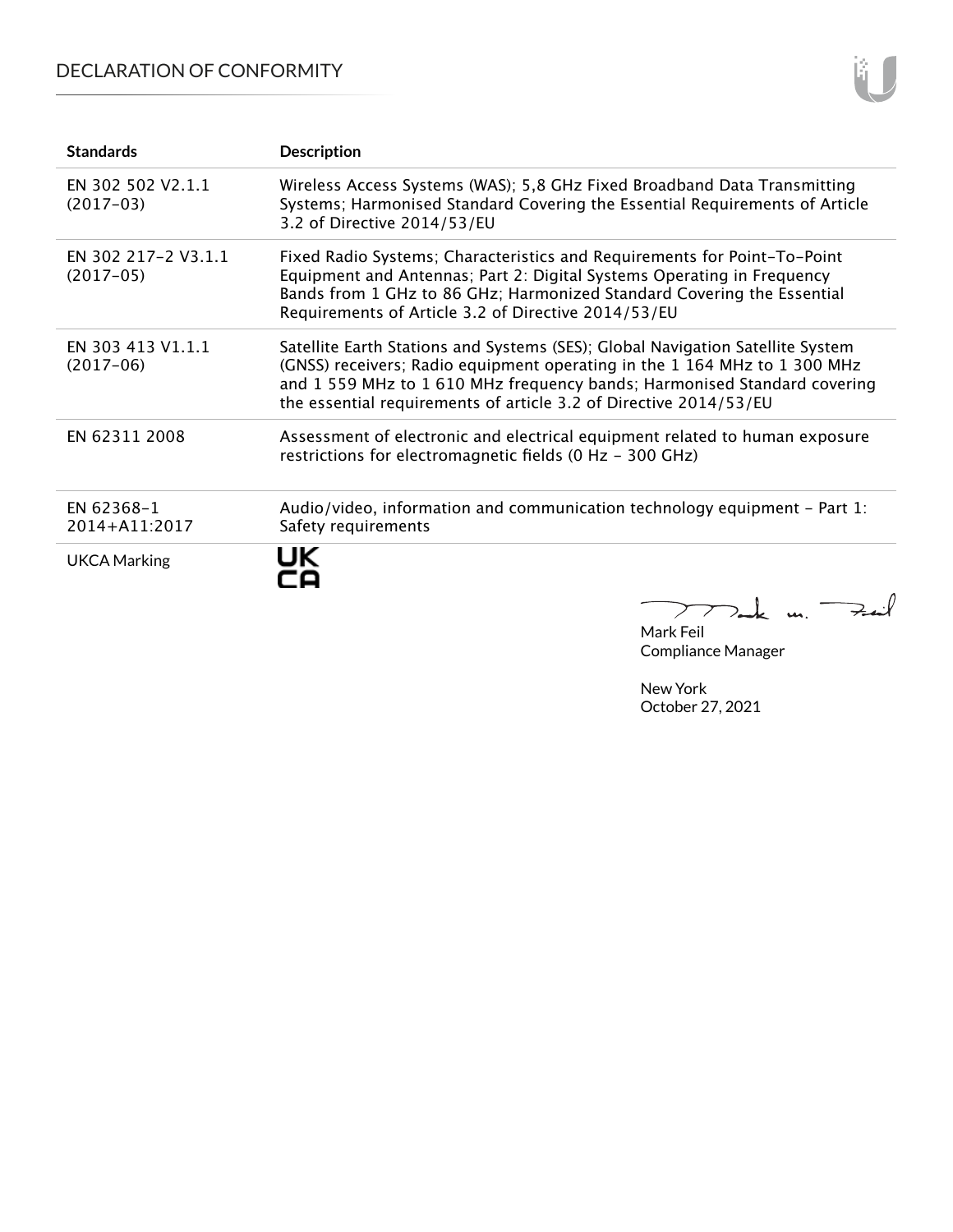Con la presente dichiara sotto la propria esclusiva responsabilità che l' **airFiber 60**, modello **AF60**, a cui si riferisce la presente dichiarazione, è conforme alle disposizioni delle Direttive

- Radio 2014/53/EU Direttiva sulle apparecchiature radio (RED)
- EMC -2014/30/UE Direttiva sulla Compatibilità Elettromagnetica (EMCD)
- Sicurezza -2014/35/UE Direttiva sulla Bassa Tensione (LVD)
- Materiali Pericolosi -2011/65/UE Restrizione dell'uso di alcune Sostanze Pericolose nelle Apparecchiature Elettriche ed Elettroniche (RoHS) con emendamento (UE) 2015/863; 1907/2006 Registrazione, Valutazione, Autorizzazione e Restrizione delle Sostanze Chimiche (REACH)

Per ulteriori dettagli sul REACH, fare riferimento a **ui.com/compliance**

| <b>Standard</b>                               | <b>Descrizione</b>                                                                                                                                                                                                                                                                                                                                                                                                                                                                       |
|-----------------------------------------------|------------------------------------------------------------------------------------------------------------------------------------------------------------------------------------------------------------------------------------------------------------------------------------------------------------------------------------------------------------------------------------------------------------------------------------------------------------------------------------------|
| EN 55032<br>2015+AC:2016                      | Compatibilità elettromagnetica delle apparecchiature multimediali -<br>Prescrizioni di Emissione                                                                                                                                                                                                                                                                                                                                                                                         |
| EN 55024 2010<br>$+A1:2015$                   | Apparecchiature per la tecnologia dell'informazione - Caratteristiche di<br>immunità - Limiti e metodi di misura                                                                                                                                                                                                                                                                                                                                                                         |
| EN 301 489-1 V2.1.1<br>Draft 301 489-1 V2.2.0 | Compatibilità elettromagnetica e problematiche di spettro radio (ERM); Norma<br>di compatibilità elettromagnetica (EMC) per apparecchiature e servizi radio;<br>Parte 1: Requisiti tecnici comuni                                                                                                                                                                                                                                                                                        |
| EN 301 489-4 V3.2.1<br>$(2019-04)$            | Norma di Compatibilità Elettromagnetica (EMC) per apparecchiature e<br>servizi radio; Parte 4: Condizioni specifiche per collegamenti radio fissi ed<br>apparecchiature ausiliarie; Norma armonizzata relativa ai requisiti essenziali<br>dell'articolo 3.1(b) della direttiva 2014/53/UE                                                                                                                                                                                                |
| EN 301 489-17 V3.1.1<br>$(2017-02)$           | Norma di Compatibilità Elettromagnetica (EMC) per apparecchiature e servizi<br>radio; Parte 17: Condizioni specifiche per sistemi di trasmissione dati a banda<br>larga; Norma armonizzata relativa ai requisiti essenziali dell'articolo 3.1(b) della<br>direttiva 2014/53/UE                                                                                                                                                                                                           |
| EN 301 489-19 V2.1.1<br>$(2019-04)$           | Norma di Compatibilità Elettromagnetica (EMC) per apparecchiature e servizi<br>radio; Parte 19: Condizioni specifiche per soli ricevitori di stazioni mobili<br>terrestri (ROMES) operanti nella banda 1,5 GHz che forniscono comunicazioni<br>dati e ricevitori GNSS operanti nella banda RNSS (ROGNSS) che forniscono<br>dati di posizionamento, navigazione e sincronizzazione; Norma armonizzata<br>relativa ai requisiti essenziali dell'articolo 3.1(b) della direttiva 2014/53/UE |
| EN 300 328 V2.2.2<br>$(2019-07)$              | Sistemi di trasmissione a banda larga; apparecchiature di trasmissione dati che<br>operano nella banda 2,4 GHz ISM e che utilizzano tecniche di modulazione a<br>banda larga; norma armonizzata relativa ai requisiti essenziali dell'articolo 3.2<br>della direttiva 2014/53/UE                                                                                                                                                                                                         |
| EN 301 893 V2.1.1<br>$(2017-05)$              | 5 GHz RLAN; norma armonizzata che soddisfa i requisiti essenziali dell'articolo<br>3.2 della direttiva 2014/53/UE                                                                                                                                                                                                                                                                                                                                                                        |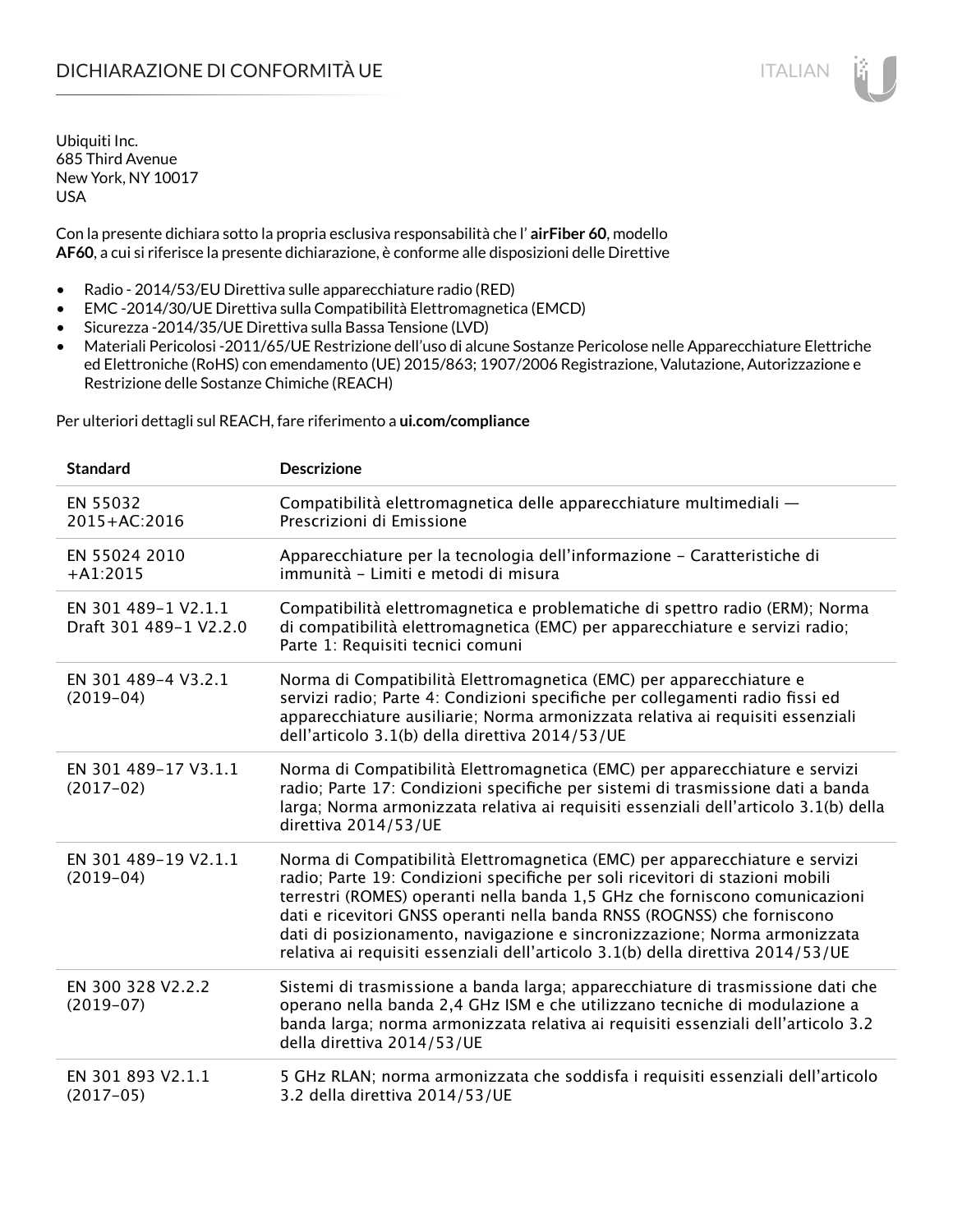## DICHIARAZIONE DI CONFORMITÀ UE



| <b>Standard</b>                    | <b>Descrizione</b>                                                                                                                                                                                                                                                                                                                        |
|------------------------------------|-------------------------------------------------------------------------------------------------------------------------------------------------------------------------------------------------------------------------------------------------------------------------------------------------------------------------------------------|
| EN 302 502 V2.1.1<br>$(2017-03)$   | Sistemi di Accesso Wireless (WAS); sistemi fissi di trasmissione dati a banda<br>larga a 5,8 GHz; norma armonizzata che soddisfa i requisiti essenziali<br>dell'articolo 3.2 della direttiva 2014/53/UE                                                                                                                                   |
| EN 302 217-2 V3.1.1<br>$(2017-05)$ | Sistemi radio fissi; caratteristiche e requisiti per apparecchi punto a punto<br>e antenne; parte 2: sistemi digitali che operano nelle bande di frequenza<br>da 1 GHz a 86 GHz; norma armonizzata che soddisfa i requisiti essenziali<br>dell'articolo 3.2 della direttiva 2014/53/UE                                                    |
| EN 302 502 V2.1.1<br>$(2017-03)$   | Sistemi di Accesso Wireless (WAS); sistemi fissi di trasmissione dati a banda<br>larga a 5,8 GHz; norma armonizzata che soddisfa i requisiti essenziali<br>dell'articolo 3.2 della direttiva 2014/53/UE                                                                                                                                   |
| EN 303 413 V1.1.1<br>$(2017-06)$   | Stazioni Satellitari a Terra e Sistemi (SES); Ricevitori per il Sistema Globale di<br>Navigazione Satellitare (GNSS); Apparecchi radio che operano nelle bande di<br>frequenza da 1 164 MHz a 1 300 MHz e da 1 559 MHz a 1 610 MHz; Norma<br>armonizzata relativa ai requisiti essenziali dell'articolo 3.2 della direttiva<br>2014/53/UE |
| EN 62311 2008                      | Valutazione degli apparecchi elettronici ed elettrici in relazione ai limiti di base<br>per l'esposizione umana ai campi elettromagnetici (0 Hz - 300 GHz)                                                                                                                                                                                |
| EN 62368-1<br>2014+A11:2017        | Apparecchiature per la tecnologia audio/video, dell'informazione e della<br>comunicazione - Parte 1: Requisiti di sicurezza                                                                                                                                                                                                               |
| <b>CE Marking</b>                  |                                                                                                                                                                                                                                                                                                                                           |

Mark Feil<br>Mark Feil  $\overline{\phantom{0}}$ 

Compliance Manager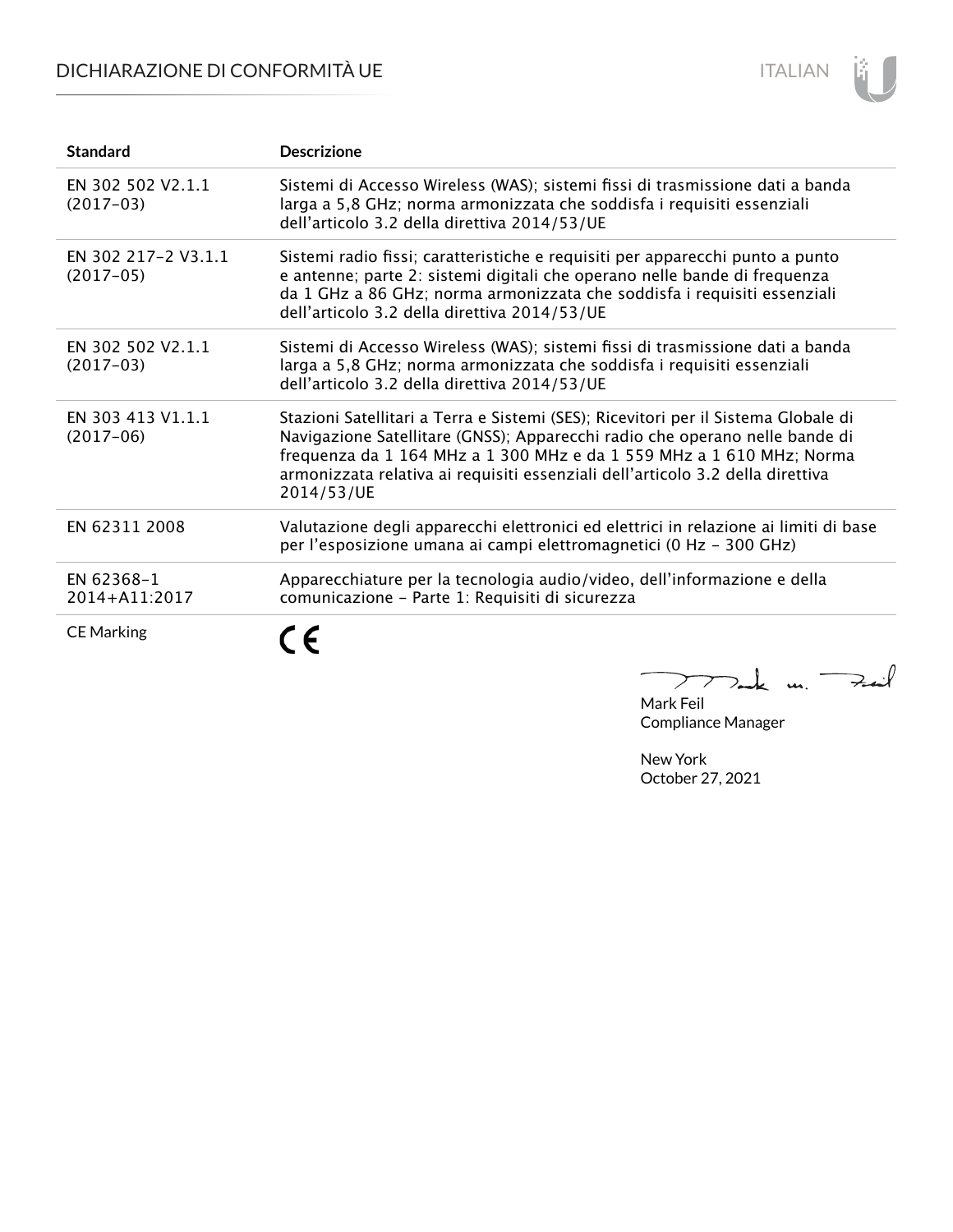Déclare par la présente, sous notre seule responsabilité, que l'**airFiber 60**, modèle **AF60**, auquel se rapporte cette déclaration, est conforme aux dispositions des Directives

- Radio 2014/53/EU Directive sur les Équipements Radio (RED)
- EMC -2014/30/EU Directive sur la Compatibilité Electromagnétique (EMCD)
- Sécurité -2014/35/EU Directive sur la Basse Tension (LVD)
- Matières dangereuses -2011/65/UE Restriction de l'utilisation de Certaines Substances Dangereuses dans les Equipements Electriques et Electroniques (RoHS) avec amendement (EU) 2015/863 ; 1907/2006 Enregistrement, Evaluation, Autorisation et Restriction des Produits Chimiques (REACH)

Pour plus de détails sur le règlement REACH, veuillez consulter le site **ui.com/compliance**

| <b>Normes</b>                                 | La description                                                                                                                                                                                                                                                                                                                                                                                                                                                                                                                                                                               |
|-----------------------------------------------|----------------------------------------------------------------------------------------------------------------------------------------------------------------------------------------------------------------------------------------------------------------------------------------------------------------------------------------------------------------------------------------------------------------------------------------------------------------------------------------------------------------------------------------------------------------------------------------------|
| EN 55032<br>2015+AC:2016                      | Compatibilité électromagnétique des équipements multimédia — Exigences<br>d'émission                                                                                                                                                                                                                                                                                                                                                                                                                                                                                                         |
| EN 55024 2010<br>$+A1:2015$                   | Appareils de traitement de l'information - Caractéristiques d'immunité -<br>Limites et méthodes de mesure                                                                                                                                                                                                                                                                                                                                                                                                                                                                                    |
| EN 301 489-1 V2.1.1<br>Draft 301 489-1 V2.2.0 | Compatibilité électromagnétique et spectre radioélectrique (ERM) ; Norme de<br>compatibilité électromagnétique (CEM) pour les équipements de communication<br>radio et services ; Partie 1 : Exigences techniques communes                                                                                                                                                                                                                                                                                                                                                                   |
| EN 301 489-4 V3.2.1<br>$(2019-04)$            | Norme de compatibilité électromagnétique (CEM) pour les équipements et les<br>services radio ; partie 4 : conditions spécifiques pour les liaisons radio fixes<br>et les équipements auxiliaires ; norme harmonisée couvrant les exigences<br>essentielles de l'article 3.1(b) de la directive 2014/53/UE.                                                                                                                                                                                                                                                                                   |
| EN 301 489-17 V3.1.1<br>$(2017-02)$           | Norme de compatibilité électromagnétique (CEM) concernant les équipements<br>de communication radio et services ; partie 17 : Exigences particulières<br>applicables aux systèmes de transmission de données à large bande ; norme<br>harmonisée couvrant les exigences essentielles de l'article 3.1(b) de la directive<br>2014/53/UE                                                                                                                                                                                                                                                       |
| EN 301 489-19 V2.1.1<br>$(2019-04)$           | Norme de compatibilité électromagnétique (CEM) concernant les équipements<br>hertziens et les services ; partie 19 : exigences particulières pour les stations<br>terriennes mobiles fonctionnant seulement en réception (ROMES) dans la bande<br>de fréquences de 1,5 GHz et fournissant des communications de données et<br>les récepteurs GNSS fonctionnant dans la bande RNSS (ROGNSS) et fournissant<br>des données de positionnement, de navigation et de synchronisation ; norme<br>harmonisée couvrant les exigences essentielles de l'article 3.1(b) de la directive<br>2014/53/UE. |
| EN 300 328 V2.2.2<br>$(2019-07)$              | Systèmes de transmission de données à large bande ; Matériel de transmission<br>de données fonctionnant dans la bande ISM à 2, 4 GHz et utilisant des<br>techniques de modulation à étalement du spectre ; Norme harmonisée couvrant<br>les exigences essentielles de l'article 3.2 de la directive 2014/53/UE.                                                                                                                                                                                                                                                                              |
| EN 301 893 V2.1.1<br>$(2017-05)$              | RLAN de 5 GHz ; Norme harmonisée couvrant les exigences essentielles de<br>l'article 3.2 de la Directive 2014/53/EU                                                                                                                                                                                                                                                                                                                                                                                                                                                                          |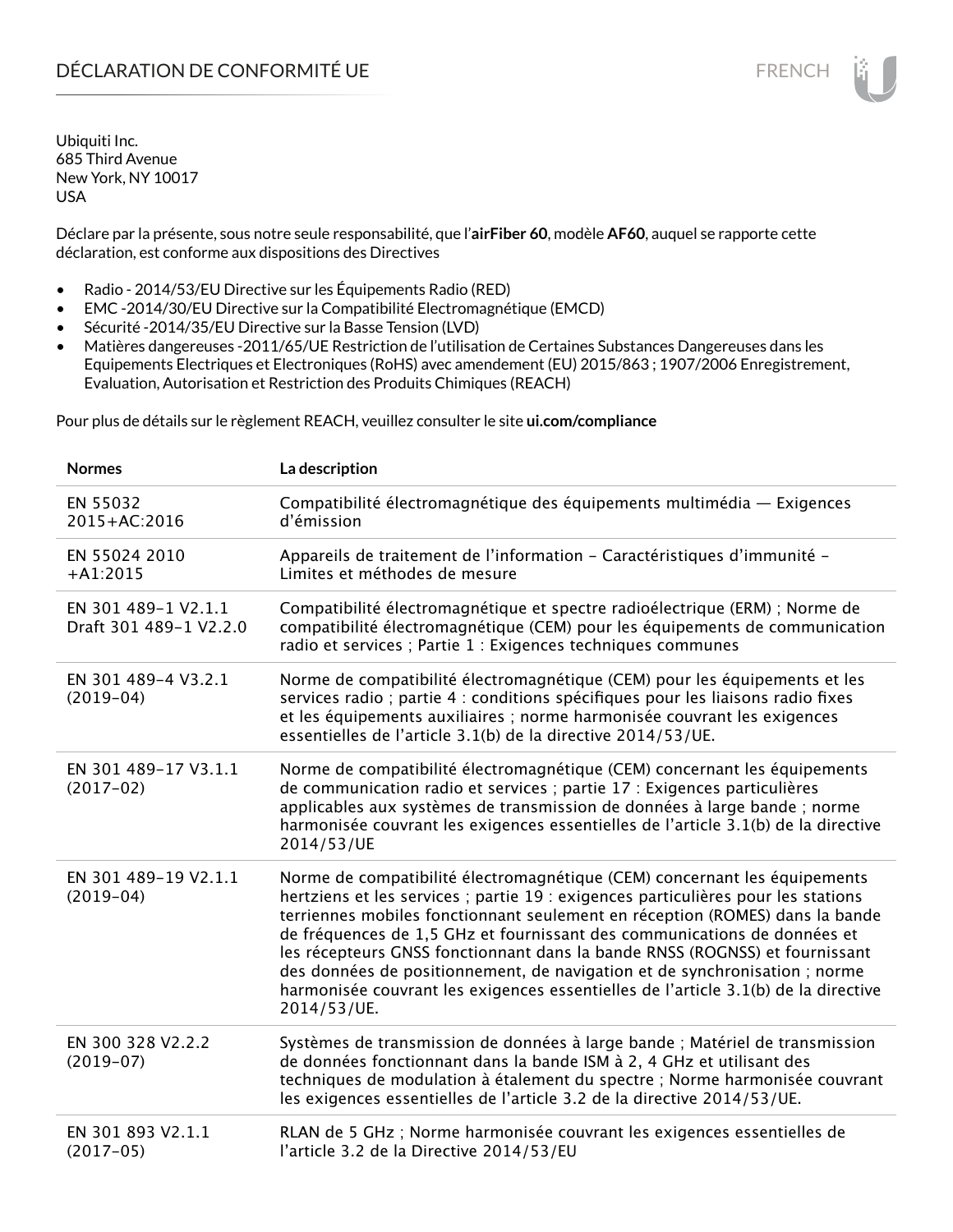# DÉCLARATION DE CONFORMITÉ UE



| <b>Normes</b>                      | La description                                                                                                                                                                                                                                                                                                                                  |
|------------------------------------|-------------------------------------------------------------------------------------------------------------------------------------------------------------------------------------------------------------------------------------------------------------------------------------------------------------------------------------------------|
| EN 302 502 V2.1.1<br>$(2017-03)$   | Systèmes d'accès sans fil (WAS) ; systèmes fixes de transmission de données à<br>large bande de 5,8 GHz; norme harmonisée couvrant les exigences essentielles<br>de l'article 3.2 de la directive 2014/53/UE.                                                                                                                                   |
| EN 302 217-2 V3.1.1<br>$(2017-05)$ | Systèmes radioélectriques fixes ; caractéristiques et exigences relatives aux<br>équipements et antennes point à point ; partie 2 : systèmes numériques<br>fonctionnant dans les bandes de fréquences de 1 GHz à 86 GHz ; norme<br>harmonisée couvrant les exigences essentielles de l'article 3.2 de la directive<br>2014/53/UE.               |
| EN 303 413 V1.1.1<br>$(2017-06)$   | Stations terriennes et systèmes à satellites (SES) ; récepteurs du système de<br>navigation globale par satellite (GNSS) ; équipements radio fonctionnant dans<br>les bandes de fréquences 1 164 MHz à 1 300 MHz et 1 559 MHz à 1 610 MHz ;<br>norme harmonisée couvrant l'exigence essentielle de l'article 3.2 de la directive<br>2014/53/UE. |
| EN 62311 2008                      | Évaluation des équipements électroniques et électriques en relation avec les<br>restrictions d'exposition humaine pour les champs électromagnétiques (0 Hz -<br>300 GHz)                                                                                                                                                                        |
| EN 62368-1<br>2014+A11:2017        | Equipements des technologies de l'audio/vidéo, de l'information et de la<br>communication - Partie 1 : exigences de sécurité                                                                                                                                                                                                                    |
| <b>CE Marking</b>                  |                                                                                                                                                                                                                                                                                                                                                 |

Mark Feil<br>Mark Feil  $\overline{\phantom{0}}$ 

Compliance Manager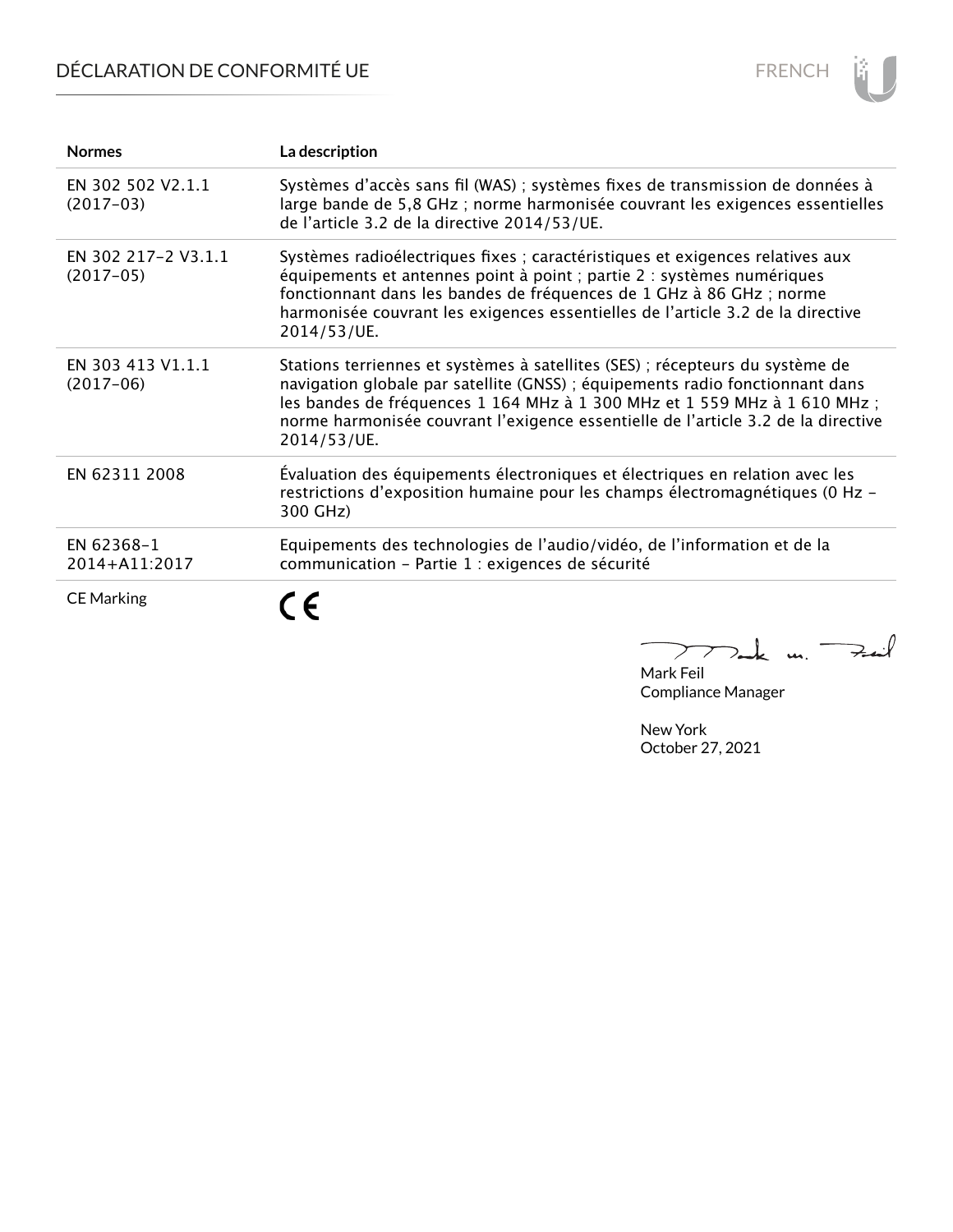Por la presente declaramos bajo nuestra exclusiva responsabilidad que el **airFiber 60**, modelo **AF60**, al que se refiere esta declaración, es conforme con las disposiciones de las Directivas

- Radio 2014/53/EU Directiva de Equipos de Radio (RED)
- EMC -2014/30/Directiva de Compatibilidad Electromagnética de la UE (EMCD)
- Seguridad -2014/35/Directiva de Baja Tensión de la UE (LVD)
- Materiales Peligrosos -2011/65/UE Restricción de la Utilización de Determinadas Sustancias Peligrosas en Aparatos Eléctricos y Electrónicos (RoHS) con la enmienda (UE) 2015/863; 1907/2006 Registro, Evaluación, Autorización y Restricción de Sustancias Químicas (REACH)

Para más detalles sobre el REACH, consulte **ui.com/compliance**

| <b>Estándares</b>                             | Descripción                                                                                                                                                                                                                                                                                                                                                                                                                                                                                                |
|-----------------------------------------------|------------------------------------------------------------------------------------------------------------------------------------------------------------------------------------------------------------------------------------------------------------------------------------------------------------------------------------------------------------------------------------------------------------------------------------------------------------------------------------------------------------|
| EN 55032<br>2015+AC:2016                      | Compatibilidad electromagnética de equipos multimedia. Requisitos de emisión                                                                                                                                                                                                                                                                                                                                                                                                                               |
| EN 55024 2010<br>$+A1:2015$                   | Equipos de tecnología de la información - Características de inmunidad -<br>Límites y métodos de medida                                                                                                                                                                                                                                                                                                                                                                                                    |
| EN 301 489-1 V2.1.1<br>Draft 301 489-1 V2.2.0 | Cuestiones de Compatibilidad Electromagnética y Espectro de Radiofrecuencia<br>(ERM). Compatibilidad electromagnética (CEM): norma para equipos de radio y<br>servicios. Parte 1: Requisitos técnicos comunes                                                                                                                                                                                                                                                                                              |
| EN 301 489-4 V3.2.1<br>$(2019-04)$            | Norma de Compatibilidad Electromagnética (CEM) para equipos y servicios<br>radioeléctricos; Parte 4: Condiciones específicas para radioenlaces fijos y<br>equipos auxiliares; Norma armonizada que cubre los requisitos esenciales del<br>artículo 3.1.b) de la Directiva 2014/53/UE                                                                                                                                                                                                                       |
| EN 301 489-17 V3.1.1<br>$(2017-02)$           | Norma de Compatibilidad Electromagnética (CEM) para equipos y servicios<br>radioeléctricos; Parte 17: Condiciones específicas para sistemas de transmisión<br>de datos de banda ancha; Norma armonizada que cubre los requisitos<br>esenciales del artículo 3.1.b) de la Directiva 2014/53/UE                                                                                                                                                                                                              |
| EN 301 489-19 V2.1.1<br>$(2019-04)$           | Norma de Compatibilidad Electromagnética (CEM) para equipos y servicios<br>radioeléctricos; Parte 19: Condiciones específicas para estaciones terrenas<br>móviles de solo recepción (ROMES) en la banda de frequencia de 1,5 GHz,<br>que proporcionan transmisión de datos y receptores GNSS en la banda<br>RNSS (ROGNSS) que proporcionan datos de posicionamiento, navegación y<br>temporización; Norma armonizada que cubre los requisitos esenciales del<br>artículo 3.1.b) de la Directiva 2014/53/UE |
| EN 300 328 V2.2.2<br>$(2019-07)$              | Sistemas de transmisión de datos de banda ancha; Equipos de transmisión<br>de datos, que funcionan en la banda ISM de 2,4 GHz y utilizan técnicas de<br>modulación de espectro ensanchado; Norma armonizada que cubre los<br>requisitos esenciales según el artículo 3.2 de la Directiva 2014/53/UE                                                                                                                                                                                                        |
| EN 301 893 V2.1.1<br>$(2017-05)$              | 5 GHz RLAN; Norma armonizada que cubre los requisitos esenciales del artículo<br>3.2 de la Directiva 2014/53/UE                                                                                                                                                                                                                                                                                                                                                                                            |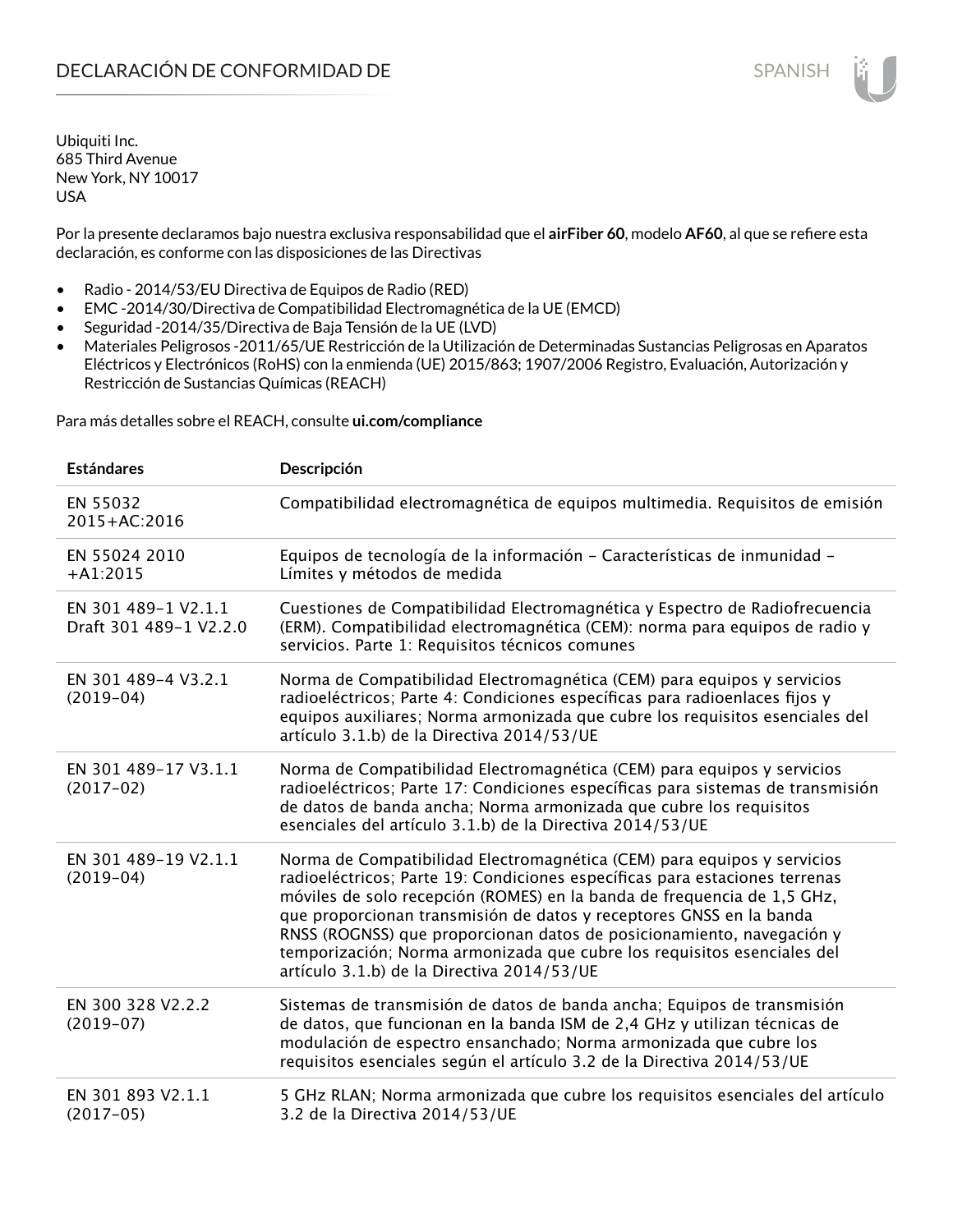## DECLARACIÓN DE CONFORMIDAD DE



| <b>Estándares</b>                  | Descripción                                                                                                                                                                                                                                                                                                                                       |
|------------------------------------|---------------------------------------------------------------------------------------------------------------------------------------------------------------------------------------------------------------------------------------------------------------------------------------------------------------------------------------------------|
| EN 302 502 V2.1.1<br>$(2017-03)$   | Sistemas de acceso inalámbrico (WAS); Sistemas de transmisión de datos de<br>banda ancha fija de 5,8 GHz; Norma armonizada que cubre los requisitos<br>esenciales del artículo 3.2 de la Directiva 2014/53/UE                                                                                                                                     |
| EN 302 217-2 V3.1.1<br>$(2017-05)$ | Sistemas de radio fija; características y requisitos para equipos punto a punto y<br>antenas; parte 2: sistemas digitales que funcionan en las bandas de frecuencias<br>de 1 GHz a 86 GHz; norma armonizada que cubre los requisitos esenciales del<br>artículo 3.2 de la Directiva 2014/53/UE                                                    |
| EN 303 413 V1.1.1<br>$(2017-06)$   | Estaciones y Sistemas Terrestres de Satélite (SES); Receptores del Sistema<br>Global de Navegación por Satélite (GNSS); Equipos de radio que funcionan en<br>las bandas de frecuencia de 1 164 MHz a 1 300 MHz y de 1 559 MHz a 1 610<br>MHz; Norma armonizada que cubre los requisitos esenciales del artículo 3.2 de<br>la Directiva 2014/53/UE |
| EN 62311 2008                      | Evaluación de los equipos electrónicos y eléctricos en relación con las<br>restricciones relativas a la exposición de las personas a los campos<br>electromagnéticos (0 Hz - 300 GHz)                                                                                                                                                             |
| EN 62368-1<br>2014+A11:2017        | Equipos de audio y vídeo, de tecnología de la información y de la comunicación<br>- Parte 1: Requisitos de seguridad                                                                                                                                                                                                                              |
| <b>CE Marking</b>                  | $\epsilon$                                                                                                                                                                                                                                                                                                                                        |

Mak m. Fail  $\overline{a}$ 

Mark Feil Compliance Manager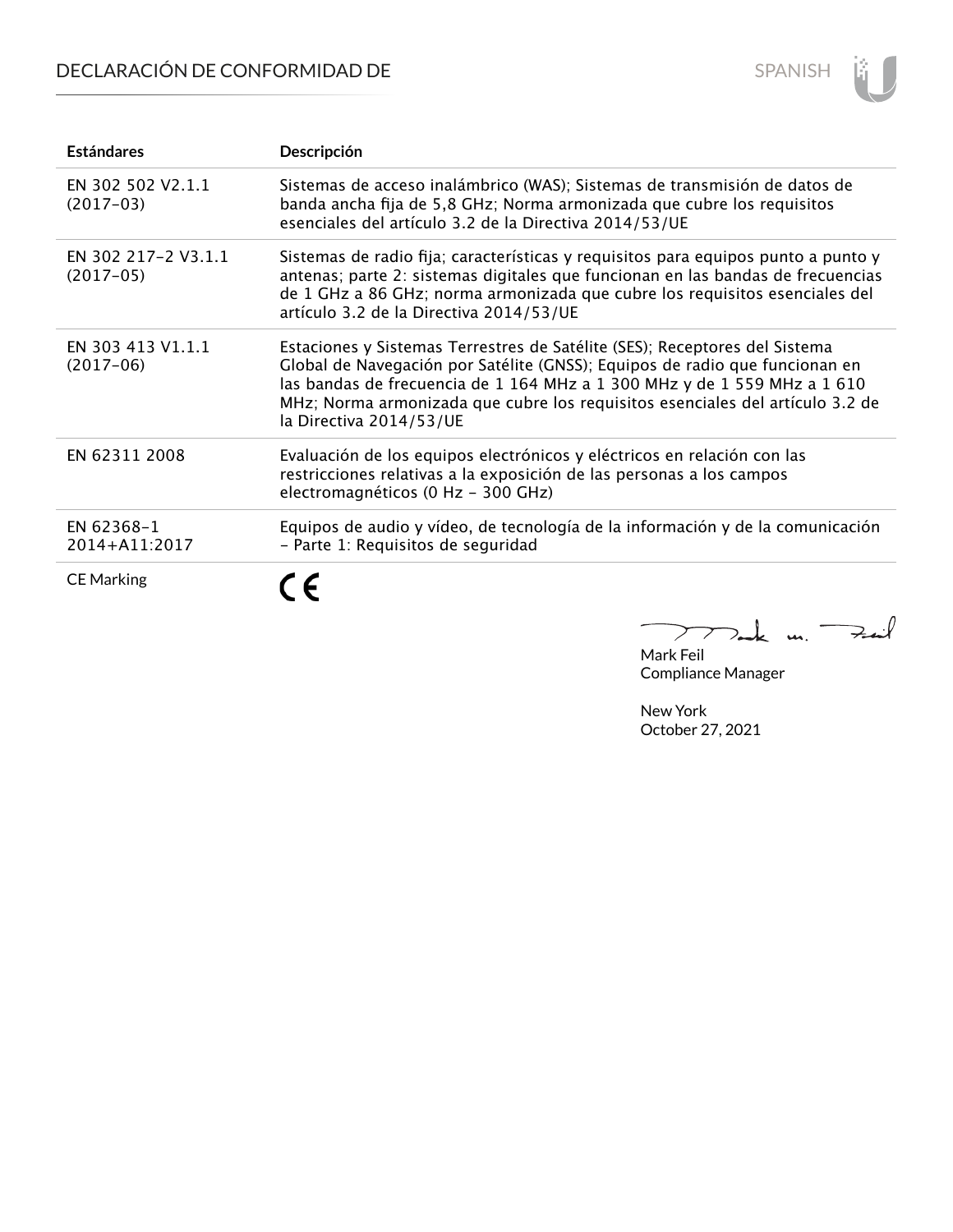### DECLARAȚIA DE CONFORMITATE UE EXECUTE DE ROMANIAN

Ubiquiti Inc. 685 Third Avenue New York, NY 10017 USA

Prin prezenta declarăm sub răspunderea noastră exclusivă că "airFiber 60", modelul AF60, la care se referă această declarație, este în conformitate cu prevederile directivelor următoare:

- Radio 2014/53/EU Radio Equipment Directive (RED) (Directiva UE privind echipamentele radio)
- EMC -2014/30/EU Electromagnetic Compatibility Directive (EMCD) (Directiva UE privind compatibilitatea electromagnetică)
- Siguranță -2014/35/EU Low Voltage Directive (LVD) (Directiva UE privind joasa tensiune)
- Materiale periculoase -2011/65/EU Restriction of the Use of Certain Hazardous Substances in Electrical and Electronic Equipment (RoHS) with amendment (EU) 2015/863 (Directiva UE privind restricția utilizării anumitor substanțe periculoase în echipamentele electrice și electronice (RoHS) cu amendamentele ulterioare); 1907/2006 Registration, Evaluation, Authorization and Restriction of Chemicals (REACH) (Regulamentul Uniunii Europene privind înregistrarea, evaluarea si autorizarea produselor chimice)

Pentru detalii suplimentare referitoare la regulamentul REACH, vă rugăm să consultați site-ul **ui.com/compliance**

| <b>Standarde</b>                              | <b>Descriere</b>                                                                                                                                                                                                                                                                                                                                                                                                                                                                                 |
|-----------------------------------------------|--------------------------------------------------------------------------------------------------------------------------------------------------------------------------------------------------------------------------------------------------------------------------------------------------------------------------------------------------------------------------------------------------------------------------------------------------------------------------------------------------|
| EN 55032<br>2015+AC:2016                      | Compatibilitatea electromagnetică a echipamentelor multimedia - Cerințe<br>privind emisiile                                                                                                                                                                                                                                                                                                                                                                                                      |
| EN 55024 2010<br>$+A1:2015$                   | Echipamente pentru tehnologia informației. Caracteristici ale imunității. Limite<br>si metode de măsurare                                                                                                                                                                                                                                                                                                                                                                                        |
| EN 301 489-1 V2.1.1<br>Draft 301 489-1 V2.2.0 | Compatibilitatea electromagnetică și chestiuni legate de spectrul de frecvențe<br>radio (ERM); Standard de compatibilitate electromagnetică (EMC) pentru<br>echipamente și servicii radio; Partea 1: Cerințe tehnice comune                                                                                                                                                                                                                                                                      |
| EN 301 489-4 V3.2.1<br>$(2019-04)$            | Standard de compatibilitate electromagnetică (EMC) pentru echipamente<br>și servicii radio; Partea 4: Condiții specifice pentru legături radio fixe și<br>echipamente auxiliare; Standard armonizat care acoperă cerințele esențiale ale<br>articolului 3.1 litera (b) din Directiva 2014/53 / UE                                                                                                                                                                                                |
| EN 301 489-17 V3.1.1<br>$(2017-02)$           | Standard de compatibilitate electromagnetică (EMC) pentru echipamente și<br>servicii radio; Partea 17: Condiții specifice pentru sistemele de transmisie<br>a datelor în bandă largă; Standard armonizat privind cerințele esențiale ale<br>articolului 3.1 litera (b) din Directiva 2014/53 / UE                                                                                                                                                                                                |
| EN 301 489-19 V2.1.1<br>$(2019-04)$           | Standard de compatibilitate electromagnetică (EMC) pentru echipamente și<br>servicii radio; Partea 19: Condiții specifice pentru recepția numai a stațiilor<br>terestre mobile (ROMES) care funcționează în banda de 1,5 GHz furnizând<br>comunicații de date și receptoare GNSS care operează în banda RNSS (ROGNSS)<br>furnizând date de poziționare, navigare și sincronizare; Standard armonizat<br>privind cerințele esențiale ale articolului 3.1 litera (b) din Directiva<br>2014/53 / UE |
| EN 300 328 V2.2.2<br>$(2019-07)$              | Sisteme de transmisie pe bandă largă; Echipamente de transmisie de date care<br>funcționează în banda ISM de 2,4 GHz și utilizează tehnici de modulare a benzii<br>largi; Standard armonizat privind cerințele esențiale ale articolului 3.2 din<br>Directiva 2014/53 / UE                                                                                                                                                                                                                       |
| EN 301 893 V2.1.1<br>$(2017-05)$              | RLAN de 5 GHz; Standard armonizat privind cerințele esențiale ale articolului<br>3.2 din Directiva 2014/53 / UE                                                                                                                                                                                                                                                                                                                                                                                  |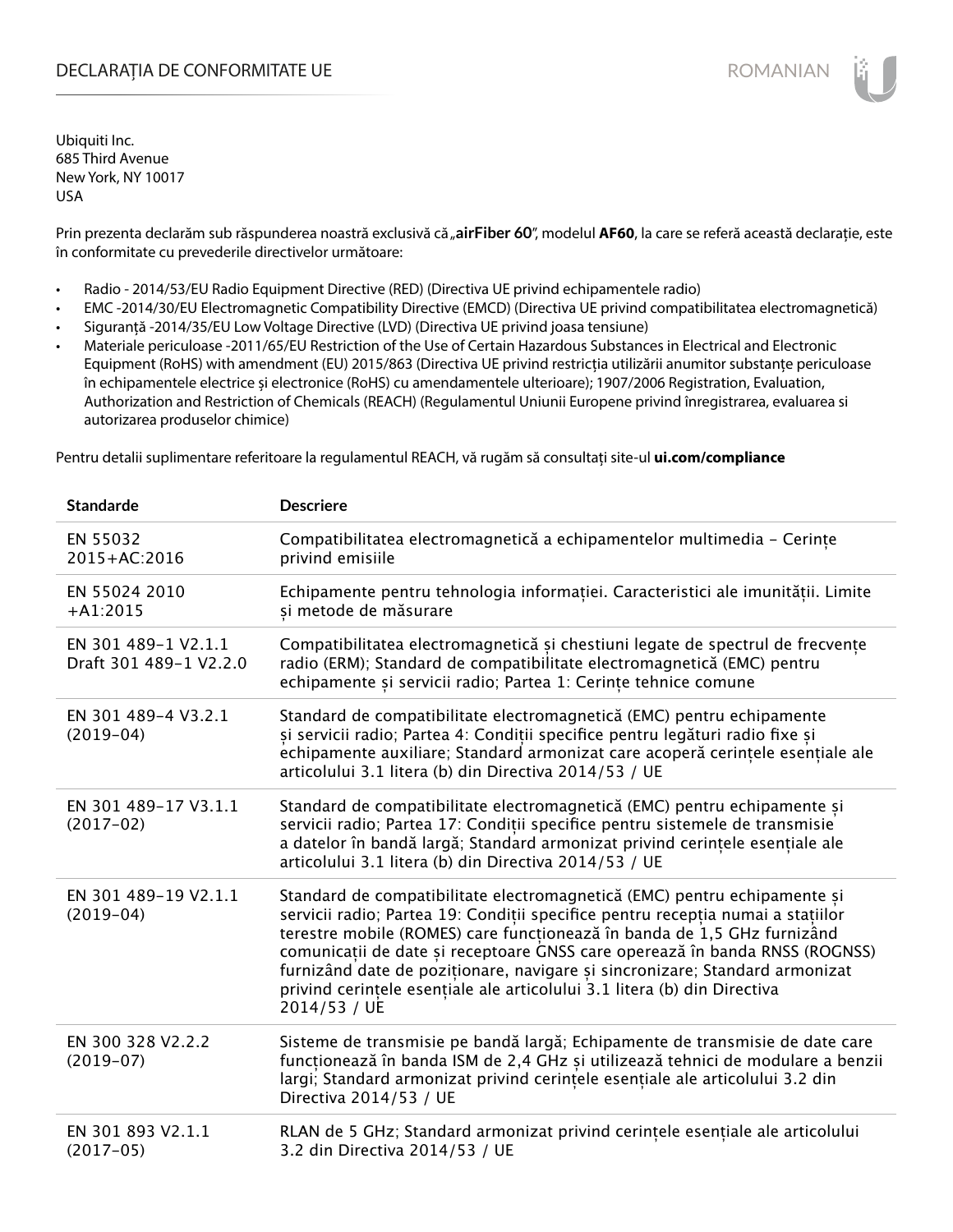## DECLARAȚIA DE CONFORMITATE UE



| <b>Standarde</b>                   | <b>Descriere</b>                                                                                                                                                                                                                                                                                                                               |
|------------------------------------|------------------------------------------------------------------------------------------------------------------------------------------------------------------------------------------------------------------------------------------------------------------------------------------------------------------------------------------------|
| EN 302 502 V2.1.1<br>$(2017-03)$   | Sisteme de acces wireless (WAS); Sisteme fixe de transmitere a datelor în bandă<br>largă de 5,8 GHz; Standard armonizat privind cerințele esențiale ale articolului<br>3.2 din Directiva 2014/53 / UE                                                                                                                                          |
| EN 302 217-2 V3.1.1<br>$(2017-05)$ | Sisteme radio fixe; Caracteristici și cerințe pentru echipamente "Point-to-Point"<br>și antene; Partea 2: Sisteme digitale care funcționează în benzi de frecvență<br>de la 1 GHz la 86 GHz; Standard armonizat privind cerintele esentiale ale<br>articolului 3.2 din Directiva 2014/53 / UE                                                  |
| EN 303 413 V1.1.1<br>$(2017-06)$   | Stații și sisteme terestre prin satelit (SES); Receptoare de sistem global de<br>navigație prin satelit (GNSS); Echipamente radio care funcționează în benzile<br>de frecvență 1 164 MHz până la 1 300 MHz și 1 559 MHz până la 1 610 MHz;<br>Standard armonizat privind cerintele esențiale ale articolului 3.2 din Directiva<br>2014/53 / UE |
| EN 62311 2008                      | Evaluarea echipamentelor electronice și electrice legate de restricțiile expunerii<br>umane la câmpurile electromagnetice (0 Hz - 300 GHz)                                                                                                                                                                                                     |
| EN 62368-1<br>2014+A11:2017        | Echipamente tehnologice audio / video, informaționale și de comunicații. Partea<br>1: Cerințe de siguranță                                                                                                                                                                                                                                     |
| <b>CE Marking</b>                  |                                                                                                                                                                                                                                                                                                                                                |

 $k$  m. Fail  $\overline{\phantom{0}}$  $\searrow$ 

Mark Feil Compliance Manager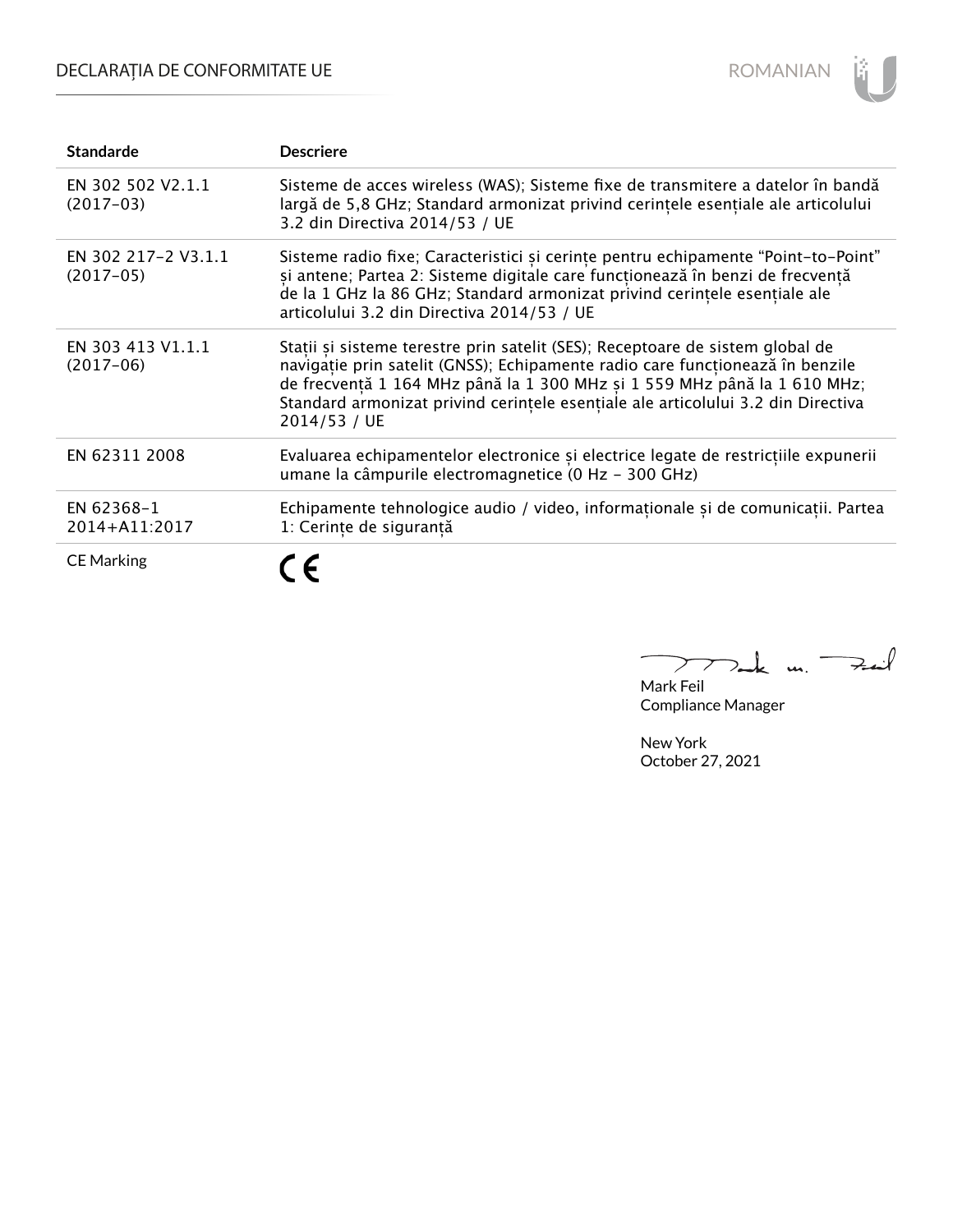### DEKLARACJA ZGODNOŚCI UE POLISH POLISH

Ubiquiti Inc. 685 Third Avenue New York, NY 10017 USA

Niniejszym oświadczam z naszą wyłączną odpowiedzialnością, że **airFiber 60**, model **AF60**, do którego odnosi się niniejsza deklaracja, jest zgodny z przepisami Dyrektyw

- Radio 2014/53/Dyrektywa Sprzętu Radiowego UE (RED)
- EMC -2014/30/Dyrektywa Zgodności Elektromagnetycznej UE (EMCD)
- Bezpieczeństwo -2014/35/Dyrektywa Niskiego Napięcia UE (LVD)
- Materiały Niebezpieczne -2011/65/Restrykcje Dotyczące Użycia NIektórych Niebezpiecznych Substancji w Sprzęcie Elektrycznym i Elektronicznym UE (RoHS) ze zmianą (UE) 2015/863; 1907/2006 Rejestracja, Ocena, Zezwolenie i Restrykcje Dotyczące Chemikaliów (REACH)

Aby uzyskać dodatkowe informacje REACH, należy przejść do **ui.com/compliance**

| Normy                                         | Opis                                                                                                                                                                                                                                                                                                                                                                                                                                                                                                       |
|-----------------------------------------------|------------------------------------------------------------------------------------------------------------------------------------------------------------------------------------------------------------------------------------------------------------------------------------------------------------------------------------------------------------------------------------------------------------------------------------------------------------------------------------------------------------|
| EN 55032<br>2015+AC:2016                      | Kompatybilność elektromagnetyczna sprzętu multimedialnego - Wymagania<br>emisyjne                                                                                                                                                                                                                                                                                                                                                                                                                          |
| EN 55024 2010<br>$+A1:2015$                   | Sprzęt technologii informatycznej – Charakterystyka odporności – Limity i<br>metody pomiarowe                                                                                                                                                                                                                                                                                                                                                                                                              |
| EN 301 489-1 V2.1.1<br>Draft 301 489-1 V2.2.0 | Kompatybilność elektromagnetyczna i Zagadnienia widma Radiowego (ERM);<br>Standard Kompatybilności ElektroMagnetycznej (EMC) dla sprzętu radiowego i<br>usług; Część 1: Typowe wymagania techniczne                                                                                                                                                                                                                                                                                                        |
| EN 301 489-4 V3.2.1<br>$(2019-04)$            | Standard Kompatybilności ElektroMagnetycznej (EMC) dla sprzętu radiowego<br>i usług; Część 4: Szczególne warunki dla stałych łączy radiowych i urządzeń<br>pomocniczych; Norma zharmonizowana obejmująca zasadnicze wymagania art.<br>3.1 lit. b) dyrektywy 2014/53/UE                                                                                                                                                                                                                                     |
| EN 301 489-17 V3.1.1<br>$(2017-02)$           | Standard Kompatybilności ElektroMagnetycznej (EMC) dla sprzętu radiowego<br>i usług; Część 17: Szczególne warunki dla Szerokopasmowych Systemów<br>Transmisji Danych; Norma zharmonizowana obejmująca zasadnicze wymagania<br>art. 3.1 lit. b) dyrektywy 2014/53/UE                                                                                                                                                                                                                                        |
| EN 301 489-19 V2.1.1<br>$(2019-04)$           | Standard Kompatybilności Elektromagnetycznej (EMC) dla sprzętu radiowego<br>i usług; Part 19: Szczególne warunki dla Odbiorczych ruchomych stacji<br>naziemnych (ROMES) pracujących w paśmie w paśmie 1,5 GHz zapewniających<br>transmisję danych oraz odbiorniki GNSS pracujące w paśmie RNSS (ROGNSS)<br>zapewniające dane dotyczące pozycjonowania, nawigacji i czasu; Norma<br>zharmonizowana zapewniająca spełnienie zasadniczych wymagań określonych<br>w art. 3 ust. 1 lit. b) dyrektywy 2014/53/UE |
| EN 300 328 V2.2.2<br>$(2019-07)$              | Szerokopasmowe systemy transmisji; Szprzęt transmisji danych działający w<br>paśmie 2,4 GHz ISM i używający szerokopasmowe techniki modulacyjne; Norma<br>zharmonizowana obejmująca zasadnicze wymagania artykułu 3.2 dyrektywy<br>2014/53/UE                                                                                                                                                                                                                                                              |
| EN 301 893 V2.1.1<br>$(2017-05)$              | 5 GHz RLAN; Norma zharmonizowana obejmująca zasadnicze wymagania<br>artykułu 3.2 dyrektywy 2014/53/UE                                                                                                                                                                                                                                                                                                                                                                                                      |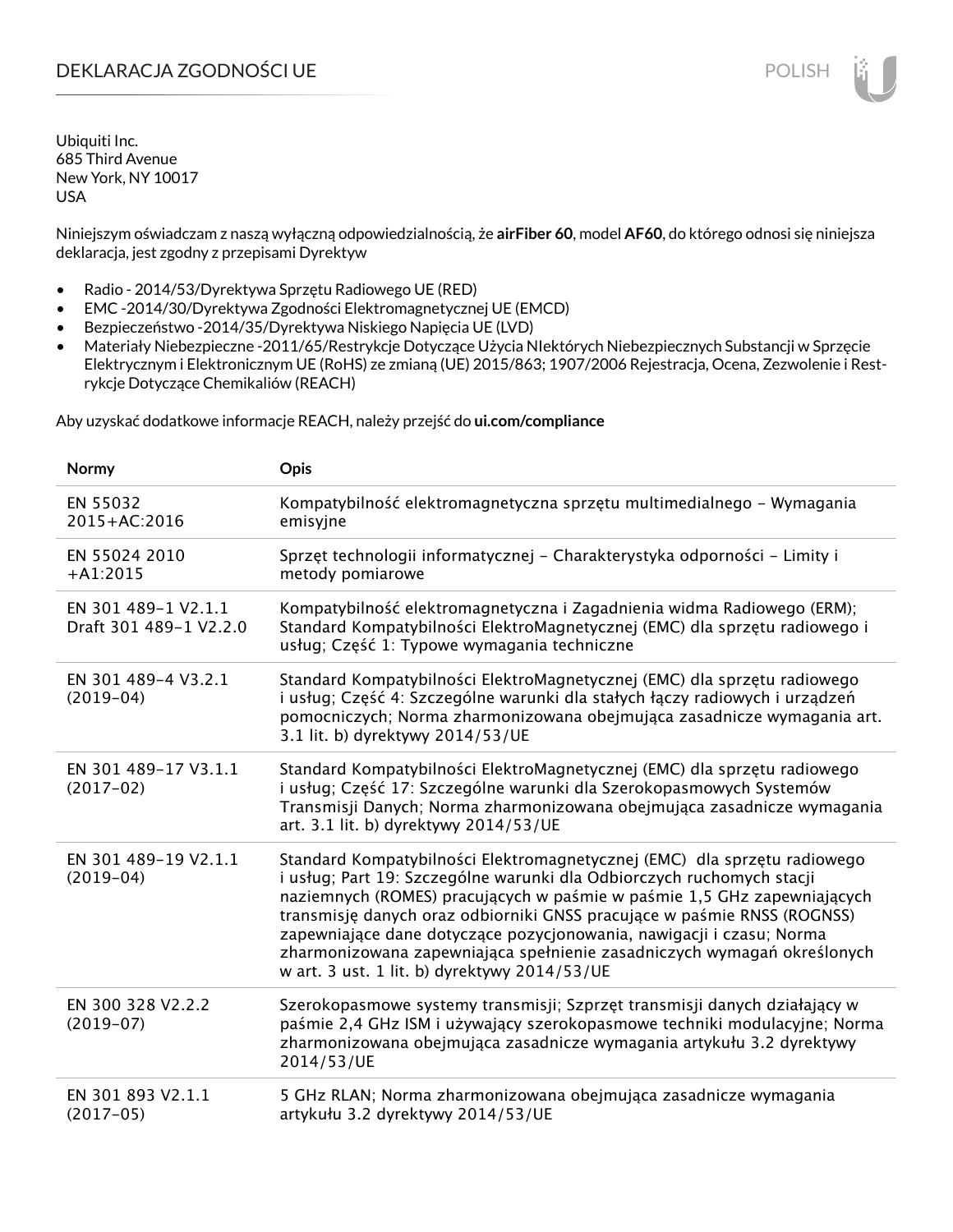## DEKLARACJA ZGODNOŚCI UE



| Normy                              | <b>Opis</b>                                                                                                                                                                                                                                                                                                           |
|------------------------------------|-----------------------------------------------------------------------------------------------------------------------------------------------------------------------------------------------------------------------------------------------------------------------------------------------------------------------|
| EN 302 502 V2.1.1<br>$(2017-03)$   | Bezprzewodowe Systemy Dostępu (WAS); 5,8 GHz stacjonarne szerokopasmowe<br>systemy transmisji danych; Norma zharmonizowana obejmująca zasadnicze<br>wymagania artykułu 3.2 dyrektywy 2014/53/UE                                                                                                                       |
| EN 302 217-2 V3.1.1<br>$(2017-05)$ | Stacjonarne Systemy Radiowe; Charakterystyki i Wymagania dla sprzętu<br>i antn Punkt-do-Punktu; Part 2: Systemy Cyfrowe Działające w pasmach<br>Częstotliwości od 1 GHz do 86 GHz; Norma zharmonizowana zapewniająca<br>spełnienie zasadniczych wymagań określonych w art. 3.2 dyrektywy<br>2014/53/UE                |
| EN 303 413 V1.1.1<br>$(2017-06)$   | Satelitarne Stacje Naziemne i Systemy (SES); Odbiorniki Globalnego<br>Nawigacyjnego Systemu Satelitarnego (GNSS); Sprzęt radiowy działający w<br>pasmach częstotliwości 1 164 MHz do 1 300 MHz i 1 559 MHz do 1 610 MHz;<br>Norma zharmonizowana obejmująca zasadnicze wymagania artykułu 3.2<br>dyrektywy 2014/53/UE |
| EN 62311 2008                      | Oszacowanie elektronicznego i elektrycznego sprzętu związanego z<br>ograniczeniami narażenia ludzi na pola elektromagnetyczne (0 Hz - 300 GHz)                                                                                                                                                                        |
| EN 62368-1<br>2014+A11:2017        | Audio/wideo, sprzęt technologii informatycznej i komunikacyjnej – Część 1:<br>Wymagania dotyczące bezpieczeństwa                                                                                                                                                                                                      |
| <b>CE Marking</b>                  |                                                                                                                                                                                                                                                                                                                       |

Mak m. Fail

Mark Feil Compliance Manager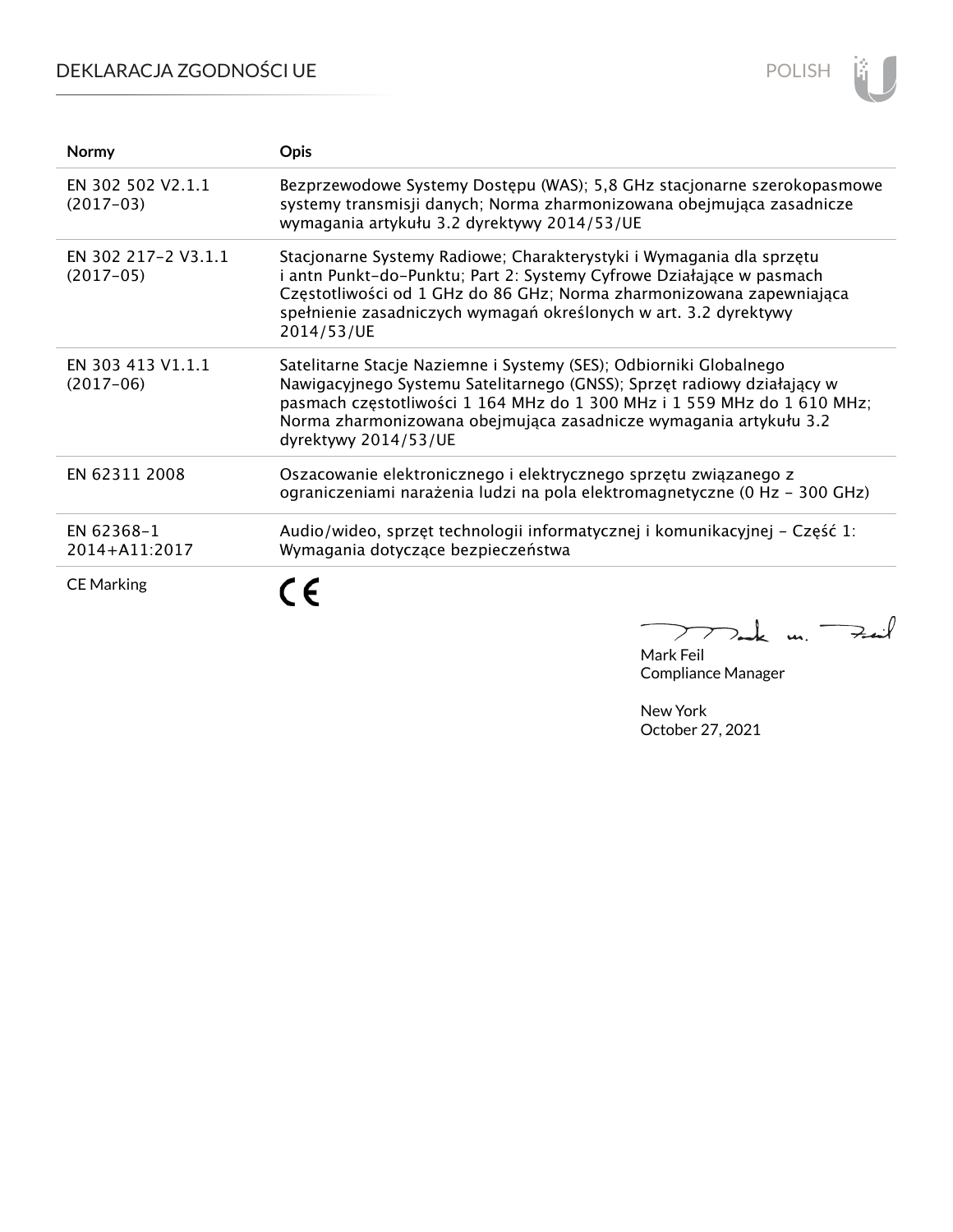## IZJAVA EU O SKLADNOSTI SLOVENIAN

Ubiquiti Inc. 685 Third Avenue New York, NY 10017 USA

S tem dokumentom na lastno odgovornost izjavljamo, da je naprava **airFiber 60**, model **AF60**, na katerega se ta izjava nanaša, v skladu z določbami naslednjih direktiv:

- Radio 2014/53/EU Direktiva o radijski opremi (RED)
- EMC -2014/30/EU Direktiva o elektromagnetni združljivosti (EMCD)
- Varnost -2014/35/EU Direktiva o nizkonapetostni opremi (LVD)
- Nevarne snovi -2011/65/EU Direktiva o omejevanju uporabe nekaterih nevarnih snovi v električni in elektronski opremi (RoHS) s spremembo (EU) 2015/863; 1907/2006 Uredba o registraciji, evalvaciji, avtorizaciji in omejevanju kemikalij (REACH)

Več podrobnosti o REACH uredbi si poglejte na **ui.com/compliance**

| <b>Standardi</b>                              | Opis                                                                                                                                                                                                                                                                                                                                                                                                                                                        |
|-----------------------------------------------|-------------------------------------------------------------------------------------------------------------------------------------------------------------------------------------------------------------------------------------------------------------------------------------------------------------------------------------------------------------------------------------------------------------------------------------------------------------|
| EN 55032<br>2015+AC:2016                      | Elektromagnetna združljivost večpredstavnostne opreme - Zahteve glede<br>elektromagnetnega sevanja                                                                                                                                                                                                                                                                                                                                                          |
| EN 55024 2010<br>$+A1:2015$                   | Oprema za informacijsko tehnologijo - Karakteristike odpornosti proti motnjam<br>- Mejne vrednosti in merilne metode                                                                                                                                                                                                                                                                                                                                        |
| EN 301 489-1 V2.1.1<br>Draft 301 489-1 V2.2.0 | Elektromagnetna združljivost in zadeve v zvezi z radijskim spektrom (ERM) -<br>Standard elektromagnetne združljivosti (EMC) za radijsko opremo in storitve -<br>1. del: Splošne tehnične zahteve                                                                                                                                                                                                                                                            |
| EN 301 489-4 V3.2.1<br>$(2019-04)$            | Standard elektromagnetne združljivosti (EMC) za radijsko opremo in storitve<br>- 4. del: Posebni pogoji za fiksne radijske povezave in pomožno opremo -<br>Harmonizirani standard, ki zajema bistvene zahteve člena 3.1(b) direktive<br>2014/53/EU                                                                                                                                                                                                          |
| EN 301 489-17 V3.1.1<br>$(2017-02)$           | Standard elektromagnetne združljivosti (EMC) za radijsko opremo in storitve<br>- 17. del: Posebni pogoji za širokopasovne sisteme za prenos podatkov -<br>Harmonizirani standard, ki zajema bistvene zahteve člena 3.1(b) direktive<br>2014/53/EU                                                                                                                                                                                                           |
| EN 301 489-19 V2.1.1<br>$(2019-04)$           | Standard elektromagnetne združljivosti (EMC) za radijsko opremo in storitve<br>- 19. del: Posebni pogoji za sprejemne mobilne zemeljske postaje (ROMES),<br>ki delujejo v pasu 1,5 GHz in zagotavljajo podatkovne komunikacije, ter za<br>sprejemnike GNSS, ki delujejo v pasu RNSS (ROGNSS) in zagotavljajo določanje<br>položaja, navigacijo in časovne podatke - Harmonizirani standard, ki zajema<br>bistvene zahteve člena 3.1(b) direktive 2014/53/EU |
| EN 300 328 V2.2.2<br>$(2019-07)$              | Širokopasovni prenosni sistemi - Oprema za prenos podatkov v frekvenčnem<br>pasu 2,4 GHz ISM, ki uporablja širokopasovne modulacijske tehnike -<br>Harmonizirani standard, ki zajema bistvene zahteve člena 3.2 direktive<br>2014/53/EU                                                                                                                                                                                                                     |
| EN 301 893 V2.1.1<br>$(2017-05)$              | 5 GHz RLAN - Harmonizirani standard, ki zajema bistvene zahteve člena 3.2<br>direktive 2014/53/EU                                                                                                                                                                                                                                                                                                                                                           |
| EN 302 502 V2.1.1<br>$(2017-03)$              | Brezžični dostopovni sistemi (WAS) - Fiksni širokopasovni sistemi za prenos<br>podatkov na frekvenci 5,8 GHz - Harmonizirani standard, ki zajema bistvene<br>zahteve člena 3.2 direktive 2014/53/EU                                                                                                                                                                                                                                                         |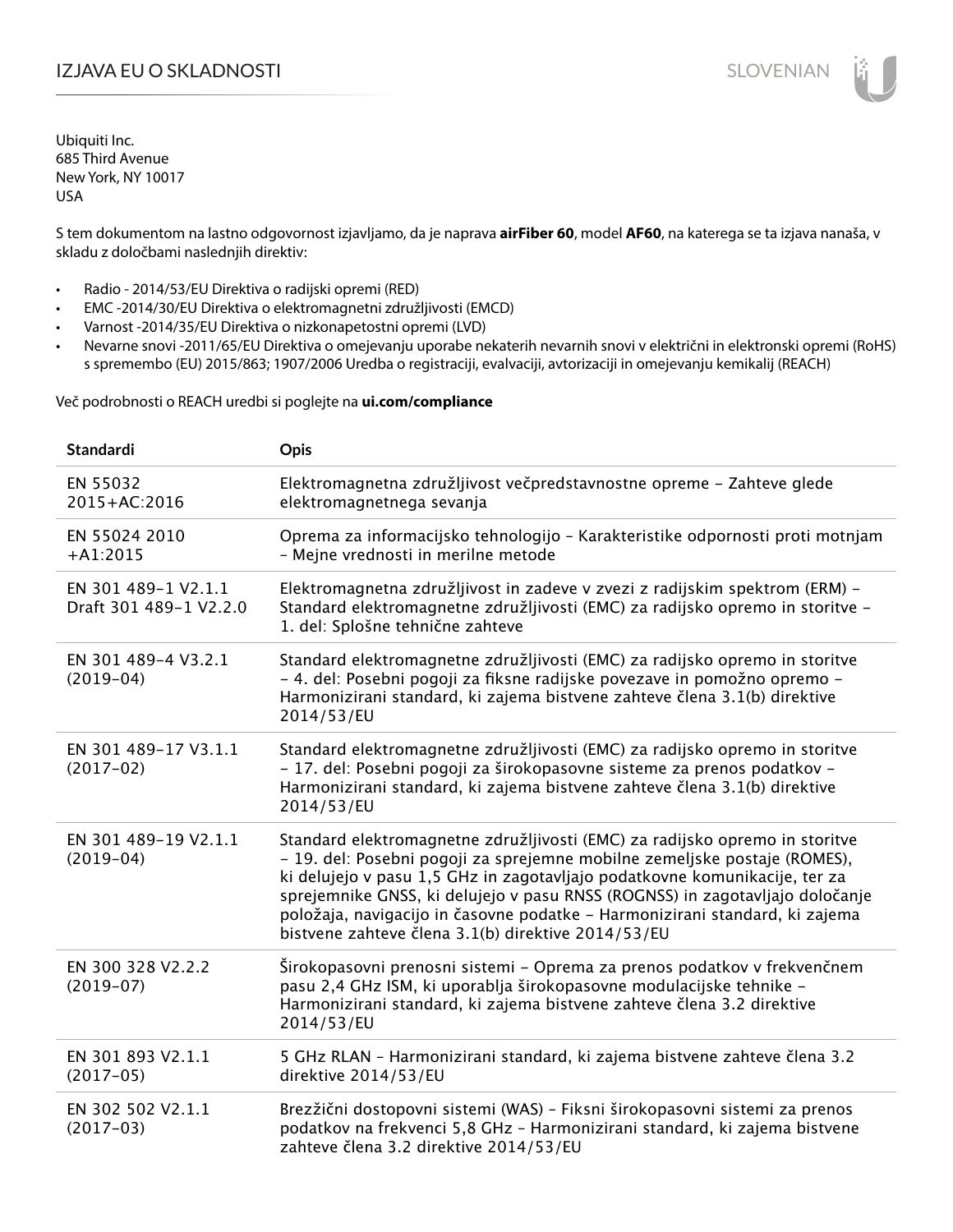### IZJAVA EU O SKLADNOSTI



| <b>Standardi</b>                   | <b>Opis</b>                                                                                                                                                                                                                                                                                                               |
|------------------------------------|---------------------------------------------------------------------------------------------------------------------------------------------------------------------------------------------------------------------------------------------------------------------------------------------------------------------------|
| EN 302 217-2 V3.1.1<br>$(2017-05)$ | Fiksni radijski sistemi - Karakteristike in zahteve za opremo tipa točka-točka<br>in antene – 2. del: Digitalni sistemi, ki delujejo v frekvenčnih pasovih od 1 GHz<br>do 86 GHz - Harmonizirani standard, ki zajema bistvene zahteve člena 3.2<br>direktive 2014/53/EU                                                   |
| EN 303 413 V1.1.1<br>$(2017-06)$   | Satelitske zemeljske postaje in sistemi (SES) - Sprejemniki globalnih<br>navigacijskih satelitskih sistemov (GNSS) - Radijska oprema, ki deluje v<br>frekvenčnem območju od 1 164 MHz do 1 300 MHz in od 1 559 MHz do 1 610<br>MHz - Harmonizirani standard, ki zajema bistvene zahteve člena 3.2 direktive<br>2014/53/EU |
| EN 62311 2008                      | Ocena elektronske in električne opreme glede omejevanja izpostavljenosti ljudi<br>elektromagnetnim sevanjem (0 Hz - 300 GHz)                                                                                                                                                                                              |
| EN 62368-1<br>2014+A11:2017        | Oprema za avdio/video, informacijsko in komunikacijsko tehnologijo – 1. del:<br>Varnostne zahteve                                                                                                                                                                                                                         |
| <b>CE Marking</b>                  | $\epsilon$                                                                                                                                                                                                                                                                                                                |

 $k$  m. Fail  $\sum$ 

Mark Feil Compliance Manager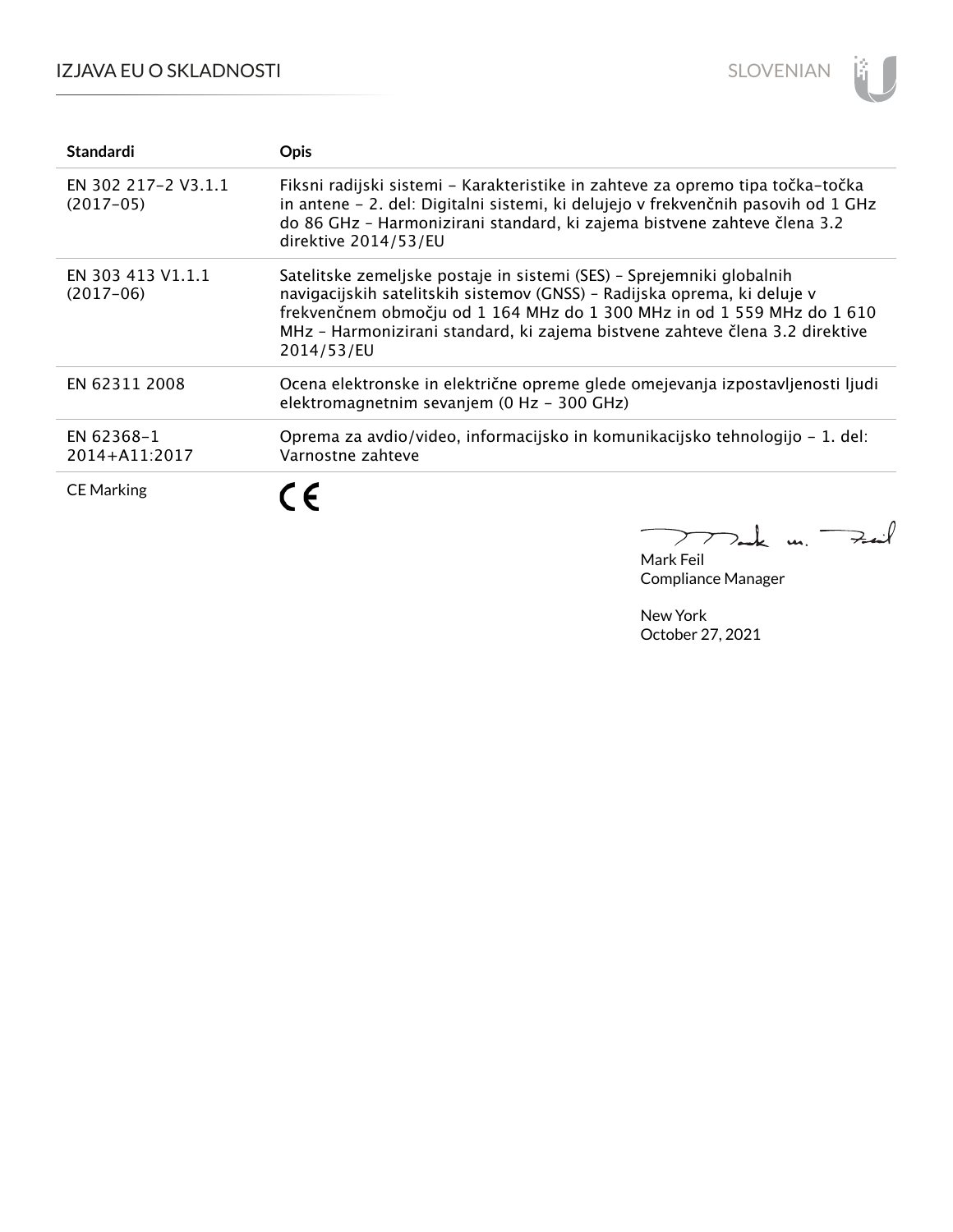Διά του παρόντος δηλώνουμε με αποκλειστική ευθύνη μας ότι το **airFiber 60**, μοντέλο **AF60**, στο οποίο αναφέρεται η παρούσα δήλωση, είναι σύμφωνο με τις διατάξεις των Οδηγιών

- Ραδιοεξοπλισμός Οδηγία Ραδιοεξοπλισμού (RED) 2014/53/ΕΕ
- EMC Οδηγία Ηλεκτρομαγνητικής Συμβατότητας (EMCD) 2014/30/ΕΕ
- Ασφάλεια Οδηγία Χαμηλής Τάσης (LVD) 2014/35/ΕΕ
- Επικίνδυνα Υλικά Περιορισμός της Χρήσης Ορισμένων Επικίνδυνων Ουσιών σε Ηλεκτρικό και Ηλεκτρονικό Εξοπλισμό (RoHS) 2011/65/ΕΕ με τροποποίηση (ΕΕ) 2015/863. Καταχώριση, Αξιολόγηση, Εξουσιοδότηση και Περιορισμός Χημικών Ουσιών (REACH) 1907/2006

Για περισσότερες λεπτομέρειες σχετικά με το REACH, παρακαλούμε ανατρέξτε στη διεύθυνση **ui.com/compliance**

| Πρότυπα                                       | Περιγραφή                                                                                                                                                                                                                                                                                                                                                                                                                                                |
|-----------------------------------------------|----------------------------------------------------------------------------------------------------------------------------------------------------------------------------------------------------------------------------------------------------------------------------------------------------------------------------------------------------------------------------------------------------------------------------------------------------------|
| EN 55032<br>2015+AC:2016                      | Ηλεκτρομαγνητική συμβατότητα εξοπλισμού πολυμέσων - Απαιτήσεις<br>εκπομπών                                                                                                                                                                                                                                                                                                                                                                               |
| EN 55024 2010<br>$+A1:2015$                   | Εξοπλισμός τεχνολογίας πληροφοριών - Χαρακτηριστικά θωράκισης - Όρια<br>και μέθοδοι μέτρησης                                                                                                                                                                                                                                                                                                                                                             |
| EN 301 489-1 V2.1.1<br>Draft 301 489-1 V2.2.0 | Ηλεκτρομαγνητική συμβατότητα και Θέματα Ραδιοφάσματος (ERM). Πρότυπο<br>ηλεκτρομαγνητικής συμβατότητας (EMC) για ραδιοεξοπλισμό και υπηρεσίες.<br>Μέρος 1: Κοινές τεχνικές απαιτήσεις                                                                                                                                                                                                                                                                    |
| EN 301 489-4 V3.2.1<br>$(2019-04)$            | Πρότυπο ηλεκτρομαγνητικής συμβατότητας (ΕΜC) για ραδιοεξοπλισμό και<br>υπηρεσίες. Μέρος 4: Ειδικοί όροι για σταθερές ραδιοσυνδέσεις και βοηθητικό<br>εξοπλισμό. Εναρμονισμένο Πρότυπο που καλύπτει τις βασικές απαιτήσεις<br>του άρθρου 3.1 (β) της Οδηγίας 2014/53 / ΕΕ                                                                                                                                                                                 |
| EN 301 489-17 V3.1.1<br>$(2017-02)$           | Πρότυπο ηλεκτρομαγνητικής συμβατότητας (ΕΜC) για ραδιοεξοπλισμό και<br>υπηρεσίες. Μέρος 17: Ειδικοί όροι για Συστήματα Μετάδοσης Δεδομένων<br>Ευρείας Ζώνης · Εναρμονισμένο Πρότυπο που καλύπτει τις βασικές<br>απαιτήσεις του άρθρου 3.1 (β) της Οδηγίας 2014/53 / ΕΕ                                                                                                                                                                                   |
| EN 301 489-19 V2.1.1<br>$(2019-04)$           | Πρότυπο Ηλεκτρομαγνητικής Συμβατότητας (ΕΜC) για ραδιοεξοπλισμό και<br>υπηρεσίες. Μέρος 19: Ειδικοί όροι για τη λήψη Μόνο Κινητών Σταθμών<br>Γης (ROMES) που λειτουργούν στη ζώνη 1,5 GHz παρέχοντας επικοινωνίες<br>δεδομένων και δέκτες GNSS που λειτουργούν στη ζώνη RNSS (ROGNSS)<br>παρέχοντας δεδομένα θέσης, πλοήγησης και χρονισμού. Εναρμονισμένο<br>Πρότυπο που καλύπτει τις βασικές απαιτήσεις του άρθρου 3.1 (β) της<br>Οδηγίας 2014/53 / ΕΕ |
| EN 300 328 V2.2.2<br>$(2019-07)$              | Ευρυζωνικά συστήματα μετάδοσης. Εξοπλισμός μετάδοσης δεδομένων<br>που λειτουργεί στη ζώνη ISM 2,4 GHz και χρησιμοποιεί ευρυζωνικές<br>τεχνικές διαμόρφωσης. Εναρμονισμένο πρότυπο που καλύπτει τις βασικές<br>απαιτήσεις του άρθρου 3.2 της Οδηγίας 2014/53 / ΕΕ                                                                                                                                                                                         |
| EN 301 893 V2.1.1<br>$(2017-05)$              | 5 GHz RLAN. Εναρμονισμένο Πρότυπο που καλύπτει τις βασικές απαιτήσεις<br>του άρθρου 3.2 της Οδηγίας 2014/53/ΕΕ                                                                                                                                                                                                                                                                                                                                           |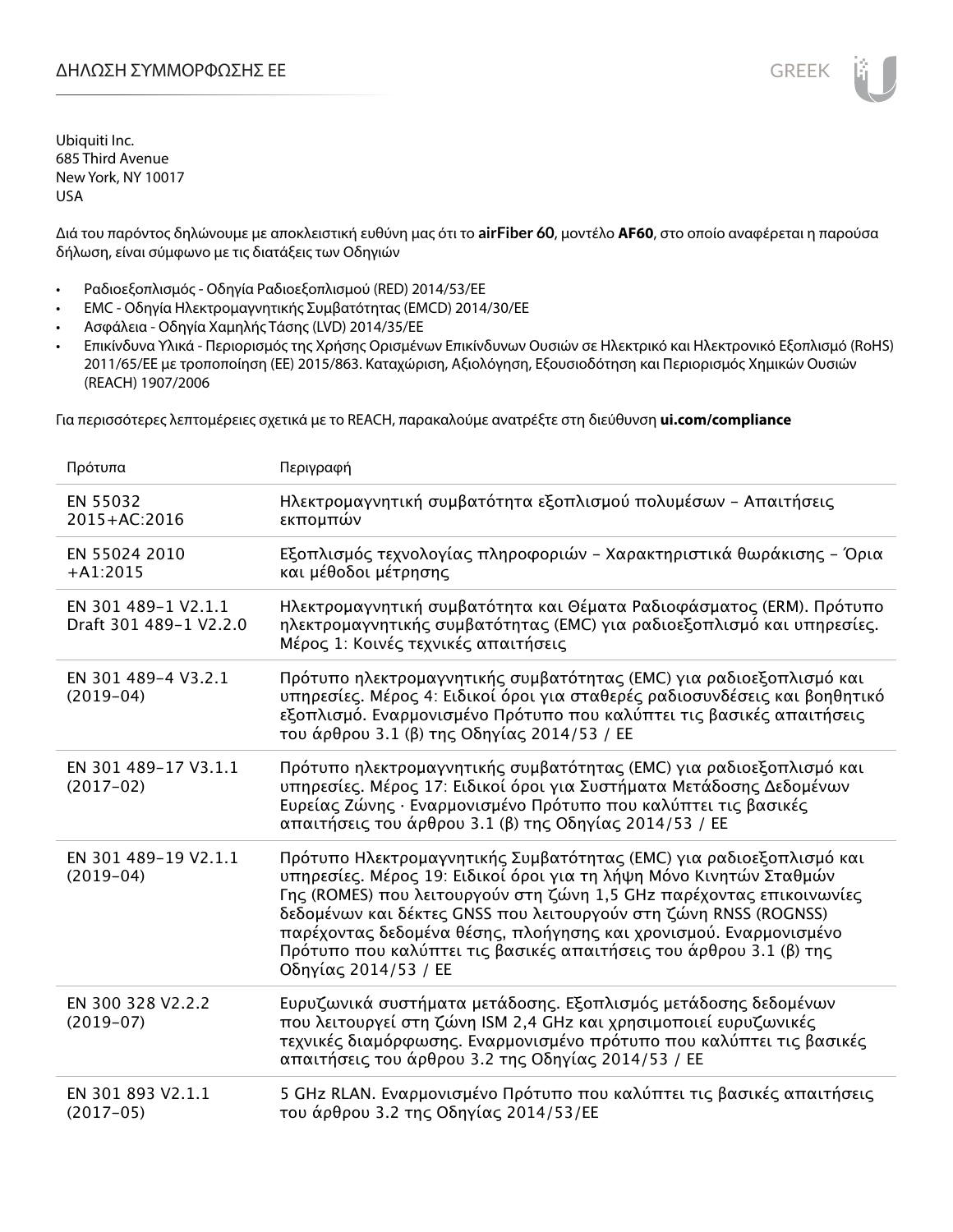### ΔΗΛΩΣΗ ΣΥΜΜΟΡΦΩΣΗΣ ΕΕ



| Πρότυπα                            | Περιγραφή                                                                                                                                                                                                                                                                                                                    |
|------------------------------------|------------------------------------------------------------------------------------------------------------------------------------------------------------------------------------------------------------------------------------------------------------------------------------------------------------------------------|
| EN 302 502 V2.1.1<br>$(2017-03)$   | Συστήματα Ασύρματης Πρόσβασης (WAS). Σταθερά ευρυζωνικά συστήματα<br>μετάδοσης δεδομένων 5,8 GHz. Εναρμονισμένο Πρότυπο που καλύπτει τις<br>βασικές απαιτήσεις του άρθρου 3.2 της Οδηγίας 2014/53/ΕΕ                                                                                                                         |
| EN 302 217-2 V3.1.1<br>$(2017-05)$ | Σταθερά Συστήματα Ραδιοφώνου. Χαρακτηριστικά και Απαιτήσεις<br>για εξοπλισμό και κεραίες από Σημείο σε Σημείο. Μέρος 2: Ψηφιακά<br>Συστήματα που Λειτουργούν σε Ζώνες Συχνοτήτων από 1 GHz έως 86 GHz.<br>Εναρμονισμένο Πρότυπο που καλύπτει τις βασικές απαιτήσεις του άρθρου<br>3.2 της Οδηγίας 2014/53/ΕΕ                 |
| EN 303 413 V1.1.1<br>$(2017-06)$   | Δορυφορικοί Σταθμοί Γης και Συστήματα (SES). Δέκτες Παγκόσμιου<br>Δορυφορικού Συστήματος Πλοήγησης (GNSS). Ραδιοεξοπλισμός που<br>λειτουργεί από ζώνες συχνοτήτων 1 164 MHz έως 1 300 MHz και 1 559<br>MHz έως 1 610 MHz. Εναρμονισμένο Πρότυπο που καλύπτει τις βασικές<br>απαιτήσεις του άρθρου 3.2 της Οδηγίας 2014/53/ΕΕ |
| EN 62311 2008                      | Αξιολόγηση ηλεκτρονικού και ηλεκτρικού εξοπλισμού που σχετίζεται με<br>περιορισμούς έκθεσης στον άνθρωπο για ηλεκτρομαγνητικά πεδία (0 Hz -<br>300 GHz)                                                                                                                                                                      |
| EN 62368-1<br>2014+A11:2017        | Εξοπλισμός τεχνολογίας ήχου/εικόνας, πληροφορικής και επικοινωνιών -<br>Μέρος 1: Απαιτήσεις ασφάλειας                                                                                                                                                                                                                        |
| <b>CE Marking</b>                  |                                                                                                                                                                                                                                                                                                                              |

mak m. Fail Mark Feil

Compliance Manager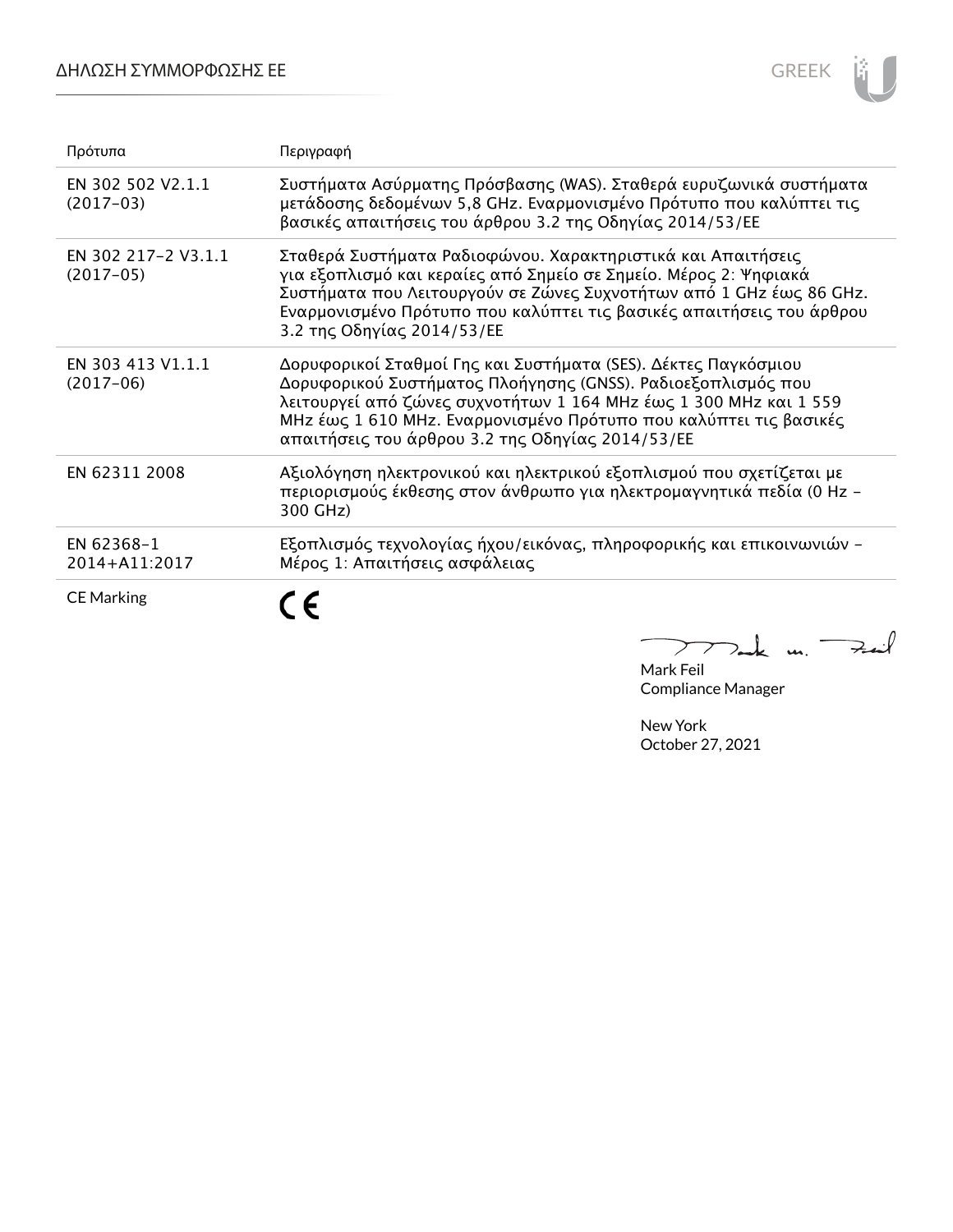# EÚ VYHLÁSENIE O SÚHLASE SLOVAK SLOVAK

Ubiquiti Inc. 685 Third Avenue New York, NY 10017 USA

Týmto prehlasuje, na našu výlučnú zodpovednosť, že **airFiber 60**, model **AF60**, ktorého sa toto vyhlásenie týka, je v súlade s ustanoveniami Smerníc

- Rádio 2014/53/EÚ Smernica o Rádiových Zariadeniach (RED)
- EMC -2014/30/EÚ Smernica o Elektromagnetickej Kompatibilite (EMCD)
- Bezpečnosť -2014/35/EÚ Smernica o Nízkom Napätí (LVD)
- Nebezpečné Materiály -2011/65/EÚ Obmedzenie Používania Určitých Nebezpečných Látok v Elektrických a Elektronických Zariadeniach (RoHS) s dodatkom (EÚ) 2015/863; 1907/2006 Registrácia, Hodnotenie, Autorizácia a Obmedzenie chemikálií (REACH)

Ďalšie informácie o REACH môžete nájsť na **ui.com/compliance**

| Štandardy                                     | <b>Popis</b>                                                                                                                                                                                                                                                                                                                                                                                                                                        |
|-----------------------------------------------|-----------------------------------------------------------------------------------------------------------------------------------------------------------------------------------------------------------------------------------------------------------------------------------------------------------------------------------------------------------------------------------------------------------------------------------------------------|
| EN 55032<br>2015+AC:2016                      | Elektromagnetická kompatibilita multimediálnych zariadení - emisné<br>požiadavky                                                                                                                                                                                                                                                                                                                                                                    |
| EN 55024 2010<br>$+A1:2015$                   | Zariadenia informačných technológií - Charakteristiky odolnosti - Limity a<br>metódy merania                                                                                                                                                                                                                                                                                                                                                        |
| EN 301 489-1 V2.1.1<br>Draft 301 489-1 V2.2.0 | Elektromagnetická kompatibilita a záležitosti rádiového spektra (ERM). Norma<br>elektromagnetickej kompatibility (EMC) pre rádiové zariadenia a služby:<br>Spoločné technické požiadavky                                                                                                                                                                                                                                                            |
| EN 301 489-4 V3.2.1<br>$(2019-04)$            | Norma elektromagnetickej kompatibility (EMC) pre rádiové zariadenia a<br>služby – Časť 4: Osobitné podmienky pre pevné rádiové spojenia a doplnkové<br>zariadenia - Harmonizovaná norma vzťahujúca sa na základné požiadavky<br>článku 3.1 písm. b) smernice 2014/53/EÚ                                                                                                                                                                             |
| EN 301 489-17 V3.1.1<br>$(2017-02)$           | Norma elektromagnetickej kompatibility (EMC) na rádiové zariadenia a služby.<br>17. časť: Osobitné podmienky pre širokopásmové systémy prenosu dát.<br>Harmonizovaná norma vzťahujúca sa na základné požiadavky článku 3.1 písm.<br>b) smernice $2014/53/EU$                                                                                                                                                                                        |
| EN 301 489-19 V2.1.1<br>$(2019-04)$           | Norma elektromagnetickej kompatibility (EMC) na rádiové zariadenia a<br>služby. 19. časť: Osobitné podmienky pre mobilné pozemské stanice (ROMES)<br>pracujúce len na príjem v pásme 1,5 GHz, ktoré poskytujú dátové komunikácie,<br>a prijímače GNSS pracujúce v pásme RNSS (ROGNSS), ktoré poskytujú údaje o<br>polohe, navigácii a časovaní. Harmonizovaná norma vzťahujúca sa na základné<br>požiadavky článku 3.1 písm. b) smernice 2014/53/EÚ |
| EN 300 328 V2.2.2<br>$(2019-07)$              | Širokopásmové prenosové systémy. Zariadenia na prenos údajov pracujúce<br>v pásme ISM 2,4 GHz a používajúce širokopásmové modulačné techniky.<br>Harmonizovaná norma vzťahujúca sa na základné požiadavky článku 3.2<br>smernice 2014/53/EÚ                                                                                                                                                                                                         |
| EN 301 893 V2.1.1<br>$(2017-05)$              | 5 GHz RLAN; harmonizovaná norma vzťahujúca sa na základné požiadavky<br>článku 3.2 smernice 2014/53/EÚ                                                                                                                                                                                                                                                                                                                                              |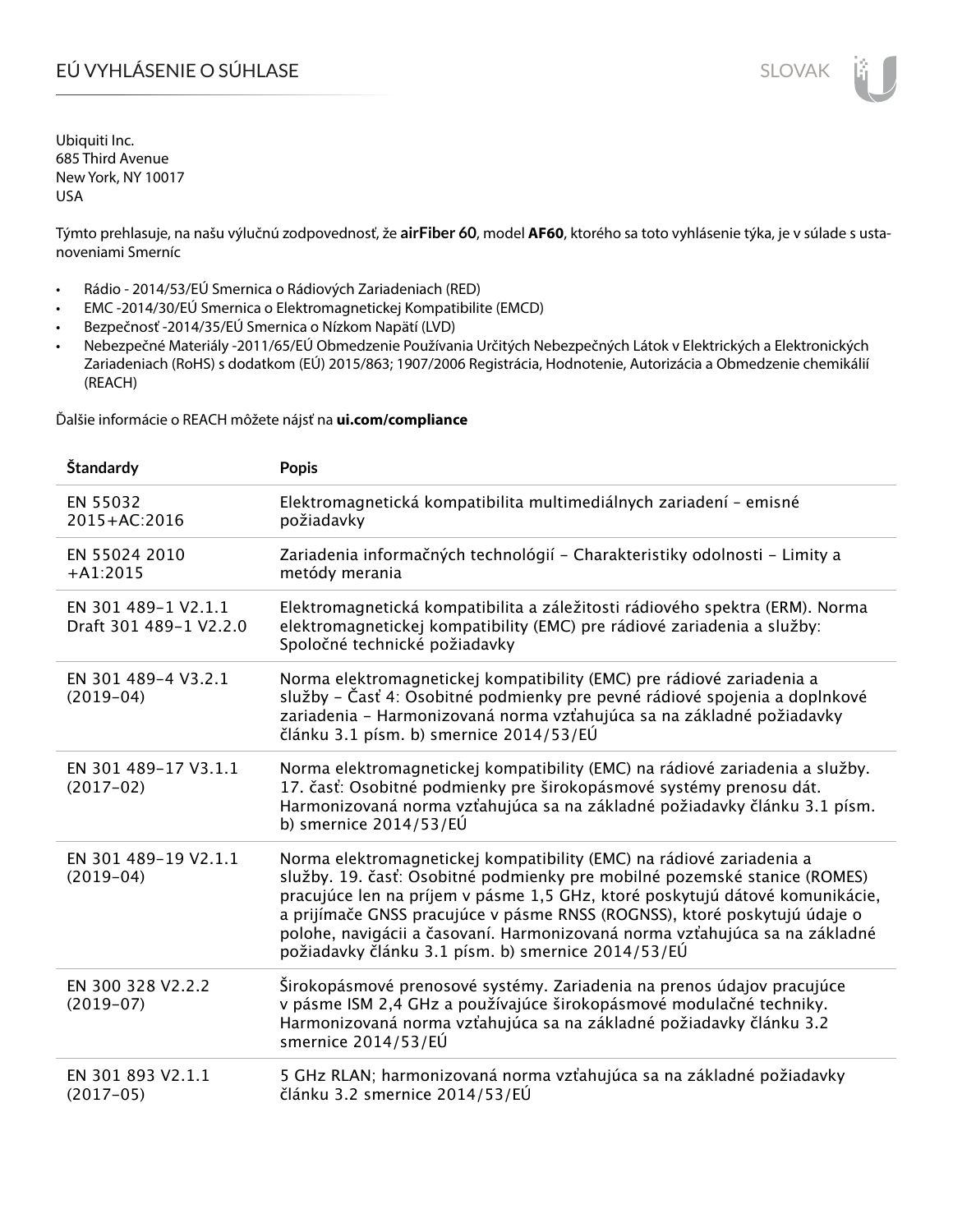# EÚ VYHLÁSENIE O SÚHLASE



| Štandardy                          | <b>Popis</b>                                                                                                                                                                                                                                                                                                    |
|------------------------------------|-----------------------------------------------------------------------------------------------------------------------------------------------------------------------------------------------------------------------------------------------------------------------------------------------------------------|
| EN 302 502 V2.1.1<br>$(2017-03)$   | Bezdrôtové prístupové systémy (WAS); pevné širokopásmové dátové prenosové<br>systémy 5,8 GHz; harmonizovaná norma vzťahujúca sa na základné požiadavky<br>článku 3.2 smernice 2014/53/EÚ                                                                                                                        |
| EN 302 217-2 V3.1.1<br>$(2017-05)$ | Pevné rádiové systémy; charakteristiky a požiadavky na zariadenia a antény<br>typu bod-bod. Časť 2: Digitálne systémy pracujúce vo frekvenčných pásmach<br>od 1 GHz do 86 GHz. Harmonizovaná norma vzťahujúca sa na základné<br>požiadavky článku 3.2 smernice 2014/53/EÚ                                       |
| EN 303 413 V1.1.1<br>$(2017-06)$   | Satelitné pozemské stanice a systémy (SES); prijímače globálneho navigačného<br>satelitného systému (GNSS); rádiové zariadenia používané vo frekvenčných<br>pásmach 1 164 MHz až 1 300 MHz a 1 559 MHz až 1 610 MHz; harmonizovaná<br>norma vzťahujúca sa na základné požiadavky článku 3.2 smernice 2014/53/EÚ |
| EN 62311 2008                      | Posudzovanie elektronických a elektrických zariadení v súvislosti s<br>obmedzeniami vystavenia ľudí elektromagnetickým poliam (0 Hz - 300 GHz)                                                                                                                                                                  |
| EN 62368-1<br>2014+A11:2017        | Zariadenia audio/video, informačnej a komunikačnej technológie – časť 1:<br>Bezpečnostné požiadavky                                                                                                                                                                                                             |
| <b>CE Marking</b>                  |                                                                                                                                                                                                                                                                                                                 |

m. Fail  $\overline{\phantom{0}}$  $\sum$ 

Mark Feil Compliance Manager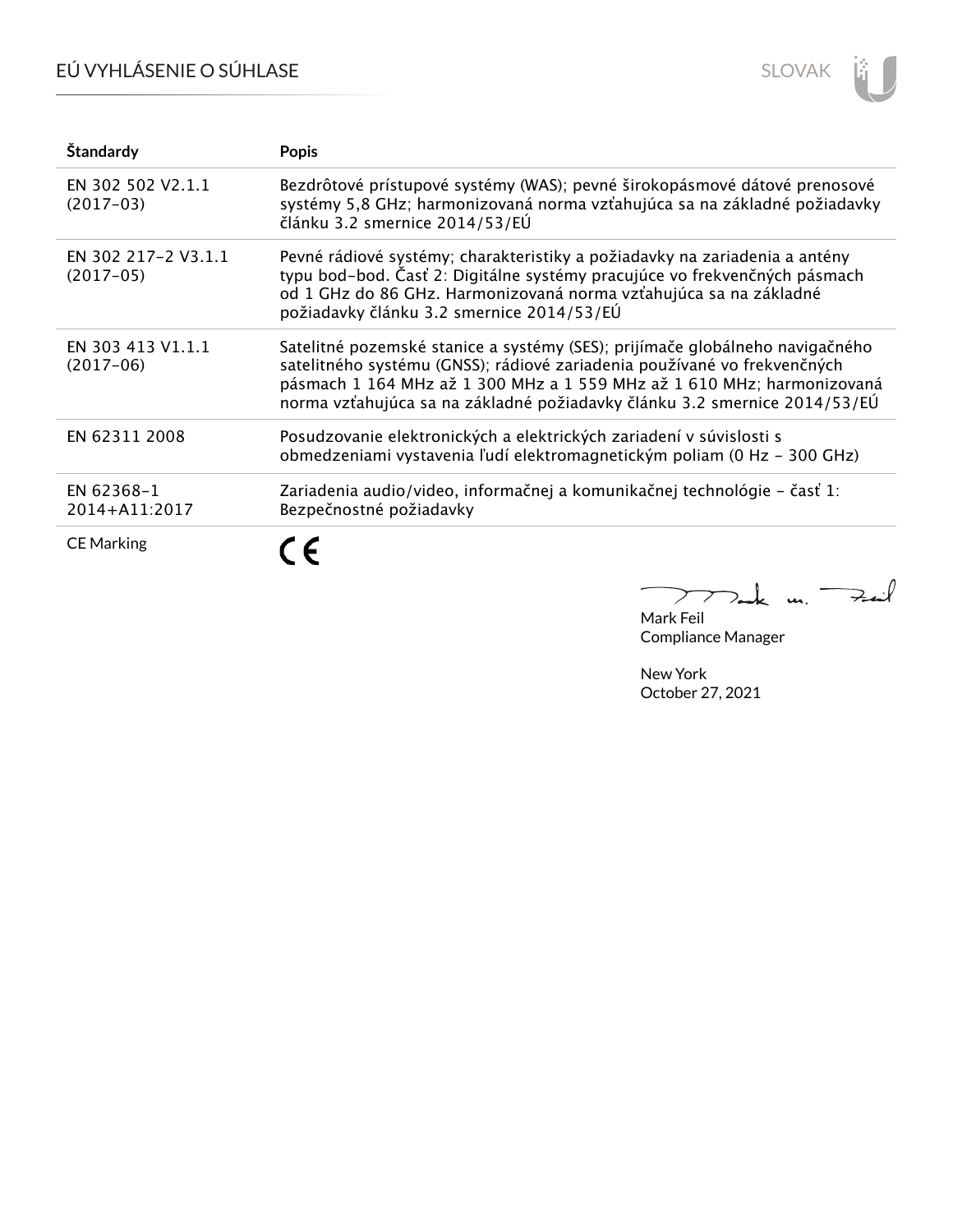Vienīgi uz savu atbildību deklarējam, ka iekārtas "**airFiber 60**" modelis "**AF60**", uz ko attiecas šī deklarācija, atbilst šādu direktīvu noteikumiem:

- radio 2014/53/ES Radioiekārtu direktīva (RED);
- elektromagnētiskā saderība 2014/30/ES Elektromagnētiskās saderības direktīva (EMCD);
- drošība 2014/35/ES Zemsprieguma direktīva (LVD);
- bīstami materiāli 2011/65/ES Atsevišķu bīstamu ķīmisko vielu izmantošanas ierobežojumi elektriskajās un elektroniskajās iekārtās (RoHS) ar grozījumu (ES) 2015/863; 1907/2006 Ķīmisko vielu reģistrēšana, novērtēšana, atļaušana un ierobežošana (REACH).

Papildinformāciju par REACH lūdzam skatīt tīmekļa vietnē **ui.com/compliance**

| <b>Standarti</b>                              | <b>Apraksts</b>                                                                                                                                                                                                                                                                                                                                                                                                                                                                                |
|-----------------------------------------------|------------------------------------------------------------------------------------------------------------------------------------------------------------------------------------------------------------------------------------------------------------------------------------------------------------------------------------------------------------------------------------------------------------------------------------------------------------------------------------------------|
| EN 55032<br>2015+AC:2016                      | Multivides iekārtu elektromagnētiskā saderība - Emisijai piemērojamās prasības                                                                                                                                                                                                                                                                                                                                                                                                                 |
| EN 55024 2010<br>$+A1:2015$                   | Informācijas tehnoloģijas iekārtas - Traucējumnoturības raksturlielumi -<br>Robežvērtības un mērīšanas metodes                                                                                                                                                                                                                                                                                                                                                                                 |
| EN 301 489-1 V2.1.1<br>Draft 301 489-1 V2.2.0 | Elektromagnētiskā saderība un radiofrekvenču spektra jautājumi (ERM);<br>Elektromagnētiskās saderības (EMS) standarts radioiekārtām un dienestiem; 1.<br>daļa: Vispārējās tehniskās prasības                                                                                                                                                                                                                                                                                                   |
| EN 301 489-4 V3.2.1<br>$(2019-04)$            | Elektromagnētiskās saderības (EMS) standarts radioiekārtām un dienestiem; 4.<br>daļa: Īpašie nosacījumi fiksētajām radiolīnijām un palīgiekārtām; Saskaņotais<br>standarts, kas atbilst Direktīvas 2014/53/ES 3. panta 1. punkta b) apakšpunkta<br>pamatprasībām                                                                                                                                                                                                                               |
| EN 301 489-17 V3.1.1<br>$(2017-02)$           | Elektromagnētiskās saderības (EMS) standarts radioiekārtām un dienestiem;<br>17. daļa: Īpašie nosacījumi platjoslas datu pārraides sistēmām; Saskaņotais<br>standarts, kas atbilst Direktīvas 2014/53/ES 3. panta 1. punkta b) apakšpunkta<br>pamatprasībām                                                                                                                                                                                                                                    |
| EN 301 489-19 V2.1.1<br>$(2019-04)$           | Elektromagnētiskās saderības (EMS) standarts radioiekārtām un dienestiem;<br>19. daļa: Īpašie nosacījumi tikai uztverošajām mobilajām Zemes stacijām<br>(ROMES), kas nodrošina datu sakarus un darbojas 1,5 GHz frekvenču joslā, un<br>GNSS uztvērējiem, kas darbojas RNSS frekvenču joslā (ROGNSS) un nodrošina<br>pozicionēšanas, navigācijas un laika sinhronizācijas datus; Saskaņotais<br>standarts, kas atbilst Direktīvas 2014/53/ES 3. panta 1. punkta b) apakšpunkta<br>pamatprasībām |
| EN 300 328 V2.2.2<br>$(2019-07)$              | Platjoslas pārraides sistēmas; Datu pārraides iekārtas, kas darbojas 2,4 GHz<br>ISM joslā un izmanto platjoslas modulācijas paņēmienus; Saskaņotais standarts,<br>kas atbilst Direktīvas 2014/53/ES 3. panta 2. punkta pamatprasībām                                                                                                                                                                                                                                                           |
| EN 301 893 V2.1.1<br>$(2017-05)$              | 5 GHz RLAN; Saskanotais standarts, kas atbilst Direktīvas 2014/53/ES 3. panta<br>2. punkta pamatprasībām                                                                                                                                                                                                                                                                                                                                                                                       |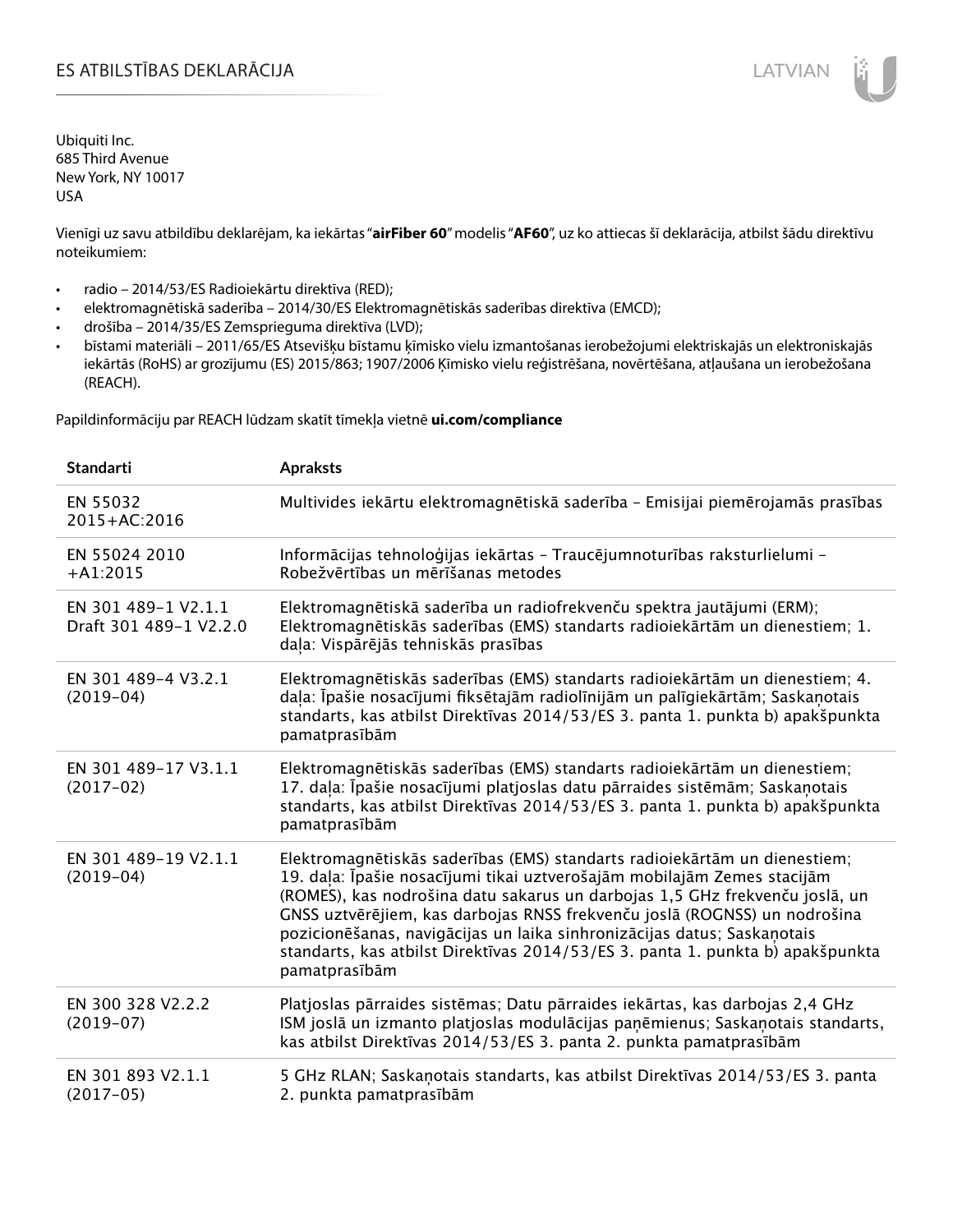### ES ATBILSTĪBAS DEKLARĀCIJA



| <b>Standarti</b>                   | <b>Apraksts</b>                                                                                                                                                                                                                                                                                                 |
|------------------------------------|-----------------------------------------------------------------------------------------------------------------------------------------------------------------------------------------------------------------------------------------------------------------------------------------------------------------|
| EN 302 502 V2.1.1<br>$(2017-03)$   | Bezvadu piekļuves sistēmas (WAS); 5,8 GHz fiksētās platjoslas datu pārraides<br>sistēmas; Saskaņotais standarts, kas atbilst Direktīvas 2014/53/ES 3. panta 2.<br>punkta pamatprasībām                                                                                                                          |
| EN 302 217-2 V3.1.1<br>$(2017-05)$ | Fiksētās radiosistēmas; Parametri un prasības punkta-punkta iekārtām un<br>antenām; 2. daļa: Ciparu sistēmas, kas darbojas frekvenču joslās no 1 GHz līdz<br>86 GHz; Saskanotais standarts, kas atbilst Direktīvas 2014/53/ES 3. panta 2.<br>punkta pamatprasībām                                               |
| EN 303 413 V1.1.1<br>$(2017-06)$   | Satelītu Zemes stacijas un sistēmas (SES); Globālās navigācijas satelītu sistēmas<br>(GNSS) uztvērēji; Radioiekārtas, kas darbojas no 1 164 MHz līdz 1 300 MHz<br>un no 1 559 MHz līdz 1 610 MHz frekvenču joslās; Saskaņotais standarts, kas<br>atbilst Direktīvas 2014/53/ES 3. panta 2. punkta pamatprasībām |
| EN 62311 2008                      | Elektronisko un elektrisko iekārtu novērtēšana attiecībā uz ierobežojumiem 0<br>Hz-300 GHz elektromagnētisko lauku iedarbībai uz cilvēkiem                                                                                                                                                                      |
| EN 62368-1<br>2014+A11:2017        | Audio/video, informācijas un komunikācijas tehnoloģiju aprīkojums - 1. daļa:<br>Drošības prasības                                                                                                                                                                                                               |
| <b>CE Marking</b>                  |                                                                                                                                                                                                                                                                                                                 |

 $k$  un  $\rightarrow$  $\sum$ 

Mark Feil Compliance Manager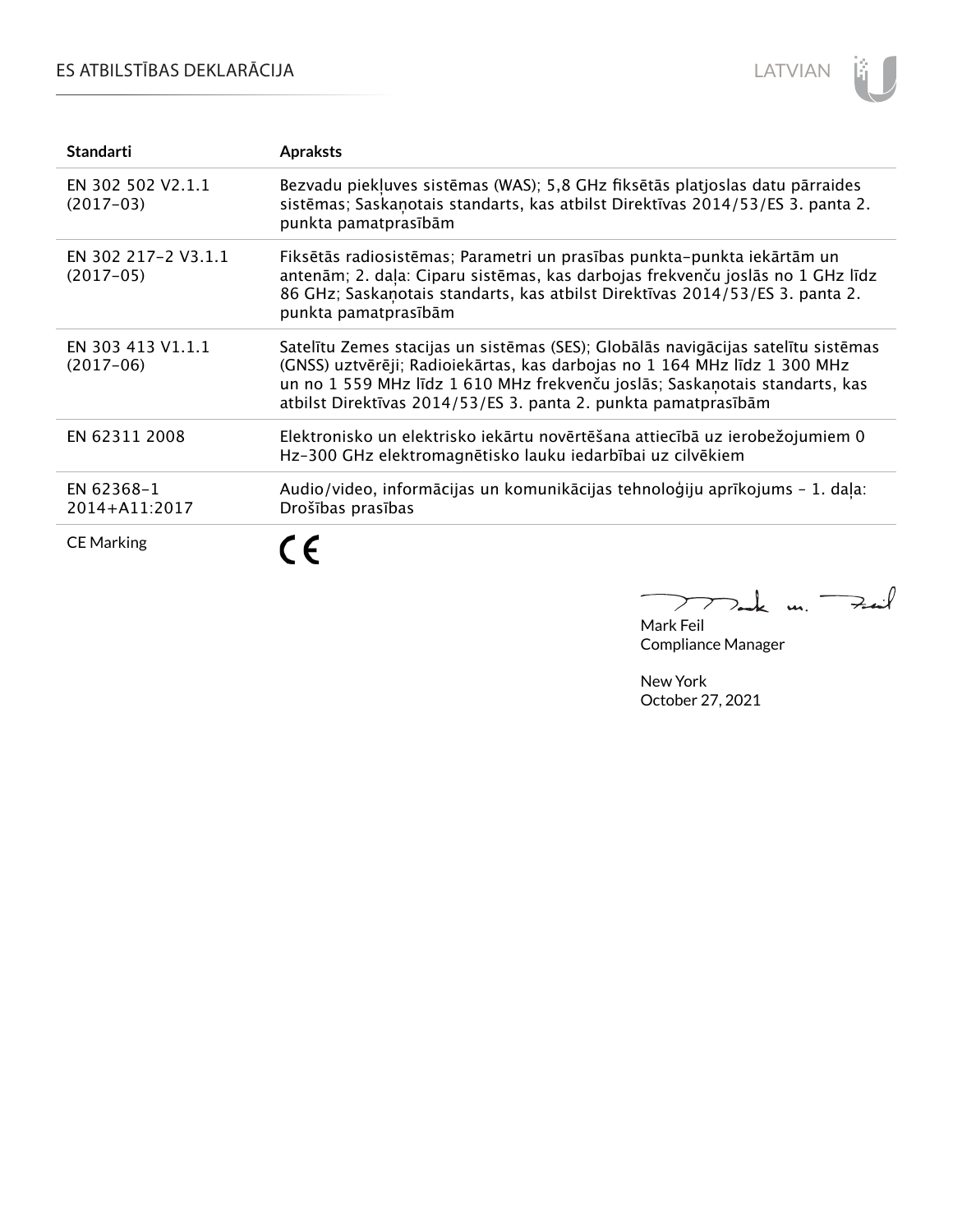### ES ATITIKIMO DEKLARACIJA NA SATITIKIMO DEKLARACIJA NA SATITIKIMO DEKLARACIJA NA SATITIKIMO DE KLARACIJA NA SATI

Ubiquiti Inc. 685 Third Avenue New York, NY 10017 USA

Šiuo pareiškimu prisiimdami visą atsakomybe pareiškia, kad "**airFiber 60", AF60** modelis, su kuriuo susijusi ši deklaracija, atitinka direktyvų nuostatas

- Radijo 2014/53/EU Radijo įrangos direktyva (RĮD)
- ESD -2014/30/EU Elektromagnetinio suderinamumo direktyva (ESD)
- Sauga -2014/35/EU Žemos įtampos direktyva (LVD)
- Kenksmingos medžiagos -2011/65/EU Tam tikrų pavojingų medžiagų naudojimo elektros ir elektroninėje įrangoje apribojimas (RoHS) pakeitimas (EU) 2015/863; 1907/2006 Registracija, Vertinimas, Cheminių medžiagų leidimas ir apribojmas (RVACH)

Dėl papildomos informacijos apie RVACH, kreipkitės į **ui.com/compliance**

| Standartai                                    | Apibūdinimas                                                                                                                                                                                                                                                                                                                                                                                                                                                                         |
|-----------------------------------------------|--------------------------------------------------------------------------------------------------------------------------------------------------------------------------------------------------------------------------------------------------------------------------------------------------------------------------------------------------------------------------------------------------------------------------------------------------------------------------------------|
| EN 55032<br>2015+AC:2016                      | Multimedijos elektromagentinis suderinamumas - spinduliuotės reikalavimai                                                                                                                                                                                                                                                                                                                                                                                                            |
| EN 55024 2010<br>$+A1:2015$                   | Informacinių technologijų įranga. Imuniteto charakteristikos. Ribos ir matavimo<br>metodai                                                                                                                                                                                                                                                                                                                                                                                           |
| EN 301 489-1 V2.1.1<br>Draft 301 489-1 V2.2.0 | Elektromagnetinis suderinamumas ir radijo spektro dalykai (ERM); Radijo ryšio<br>įrangos ir paslaugų elektromagnetinio suderinamumo (EMS) standartas. 1 dalis.<br>Bendrieji techniniai reikalavimai                                                                                                                                                                                                                                                                                  |
| EN 301 489-4 V3.2.1<br>$(2019-04)$            | Radijo ryšio įrangos ir mobiliojo ryšio elektromagnetinio suderinamumo (EMS)<br>standartas. 4 dalis. Fiksuotųjų radijo ryšių ir pagalbinės įrangos specialiosios<br>sąlygos; suderintas standartas, apimantis esminius Direktyvos 2014/53/ES 3<br>straipsnio 1 dalies b punkto reikalavimus                                                                                                                                                                                          |
| EN 301 489-17 V3.1.1<br>$(2017-02)$           | Radijo ryšio įrangos ir mobiliojo ryšio elektromagnetinio suderinamumo (EMS)<br>standartas. 4 dalis. Fiksuotųjų radijo ryšių ir pagalbinės įrangos specialiosios<br>salygos; suderintas standartas, apimantis esminius Direktyvos 2014/53 / ES 3<br>straipsnio 1 dalies b punkto reikalavimus                                                                                                                                                                                        |
| EN 301 489-19 V2.1.1<br>$(2019-04)$           | Radijo ryšio įrangos ir mobiliojo ryšio elektromagnetinio suderinamumo (EMS)<br>standartas. 19 dalis: Specialiosios sąlygos priimti tik 1,5 GHz dažnių juostoje<br>veikiančias judriąsias žemės stotis (ROMES), teikiančias duomenų ryšį, ir GNSS<br>imtuvus, veikiančius RNSS juostoje (ROGNSS), teikiančius padėties nustatymo,<br>navigacijos ir laiko duomenis; suderintas standartas, apimantis esminius<br>Direktyvos 2014/53 / ES 3 straipsnio 1 dalies b punkto reikalavimus |
| EN 300 328 V2.2.2<br>$(2019 - 07)$            | Plačiajuosčio ryšio sistemos; Duomenų perdavimo įranga, veikianti 2,4 GHz<br>ISM juostoje ir naudojanti plačiajuosčio ryšio moduliacijos metodus; suderintas<br>standartas, apimantis esminius Direktyvos 2014/53 / ES 3 straipsnio 2 dalies<br>reikalavimus                                                                                                                                                                                                                         |
| EN 301 893 V2.1.1<br>$(2017-05)$              | 5 GHz RLAN; Suderintas standartas, apimantis esminius Direktyvos 2014/53 /<br>ES 3 straipsnio 2 dalies reikalavimus                                                                                                                                                                                                                                                                                                                                                                  |
| EN 302 502 V2.1.1<br>$(2017-03)$              | Belaidės prieigos sistemos (WAS); 5,8 GHz fiksuoto plačiajuosčio ryšio duomenų<br>perdavimo sistemos; Suderintas standartas, apimantis esminius Direktyvos<br>2014/53 / ES 3 straipsnio 2 dalies reikalavimus                                                                                                                                                                                                                                                                        |